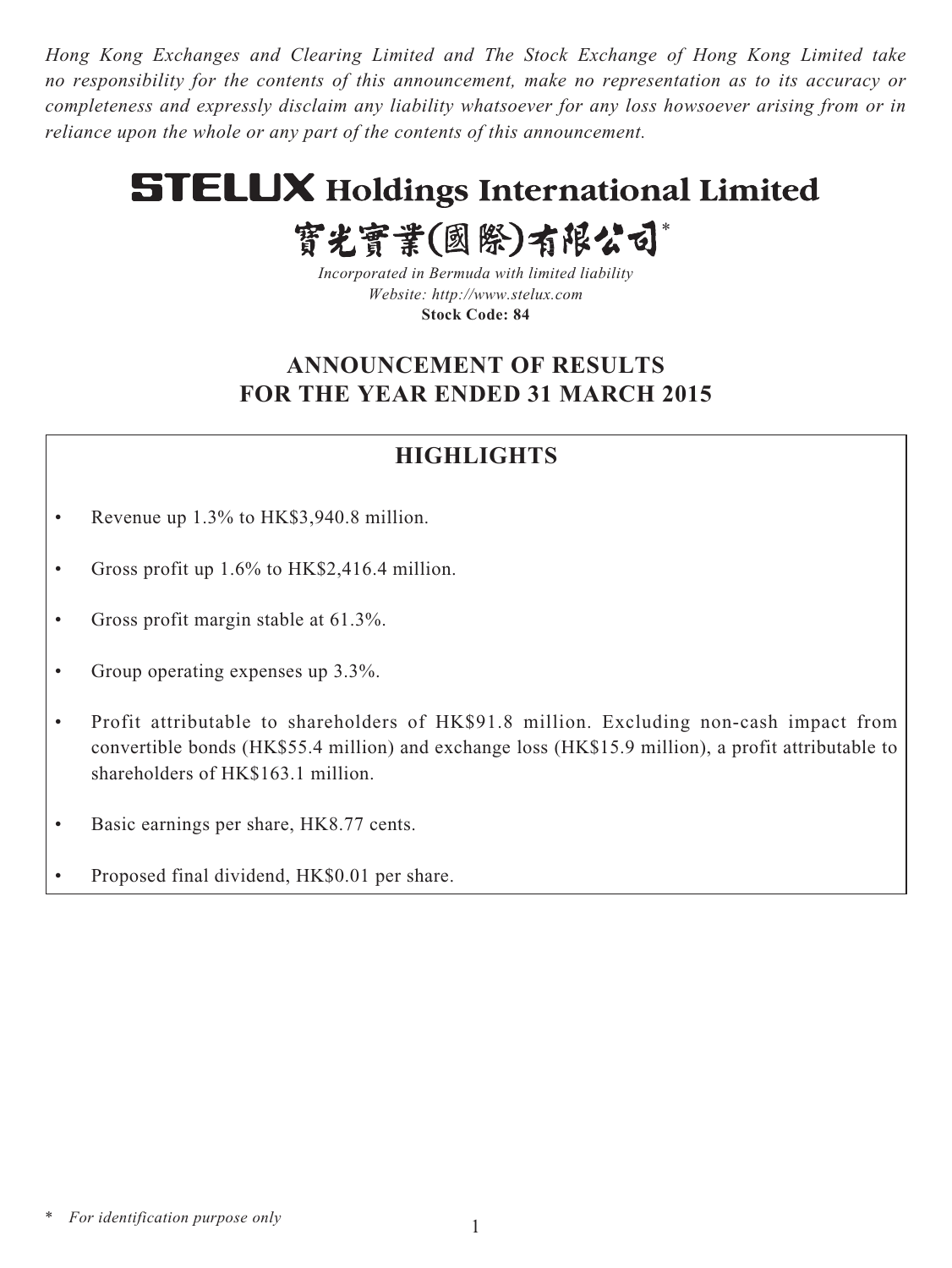The Board of directors ("Board") of Stelux Holdings International Limited (the "Company") have pleasure in announcing the audited results of the Company and its subsidiaries (collectively the "Group") for the year ended 31 March 2015 as follows:

# **CONSOLIDATED INCOME STATEMENT FOR THE YEAR ENDED 31 MARCH 2015**

|                                                                                    | <b>Note</b>                 | 2015<br><b>HK\$'000</b> | 2014<br>HK\$'000 |
|------------------------------------------------------------------------------------|-----------------------------|-------------------------|------------------|
| Revenues                                                                           | $\mathcal{L}_{\mathcal{L}}$ | 3,940,849               | 3,891,572        |
| Cost of sales                                                                      | 5                           | (1,524,407)             | (1,512,885)      |
| Gross profit                                                                       |                             | 2,416,442               | 2,378,687        |
| Other losses, net                                                                  | $\mathfrak{Z}$              | (16, 557)               | (4,400)          |
| Other income                                                                       | $\overline{4}$              | 25,318                  | 25,717           |
| Selling expenses                                                                   | 5                           | (1,740,051)             | (1,720,009)      |
| General and administrative expenses                                                | 5                           | (413, 857)              | (384, 249)       |
| Other operating expenses                                                           | 5                           | (53, 344)               | (33, 416)        |
| Operating profit                                                                   |                             | 217,951                 | 262,330          |
| Finance costs                                                                      |                             | (72, 141)               | (37, 139)        |
| Share of (loss)/profit of an associate                                             |                             | (5,302)                 | 1,267            |
| Profit before income tax                                                           |                             | 140,508                 | 226,458          |
| Income tax expense                                                                 | 6                           | (48, 449)               | (54, 285)        |
| Profit for the year                                                                |                             | 92,059                  | 172,173          |
| Attributable to:                                                                   |                             |                         |                  |
| Equity holders of the Company                                                      |                             | 91,756                  | 171,712          |
| Non-controlling interests                                                          |                             | 303                     | 461              |
|                                                                                    |                             | 92,059                  | 172,173          |
| Dividends                                                                          | 7                           | 31,394                  | 76,392           |
|                                                                                    |                             | <b>HK</b> cents         | HK cents         |
| Earnings per share for profit attributable to<br>the equity holders of the Company | 8                           |                         |                  |
| $-$ Basic                                                                          |                             | 8.77                    | 16.41            |
| - Diluted                                                                          |                             | 8.77                    | 15.98            |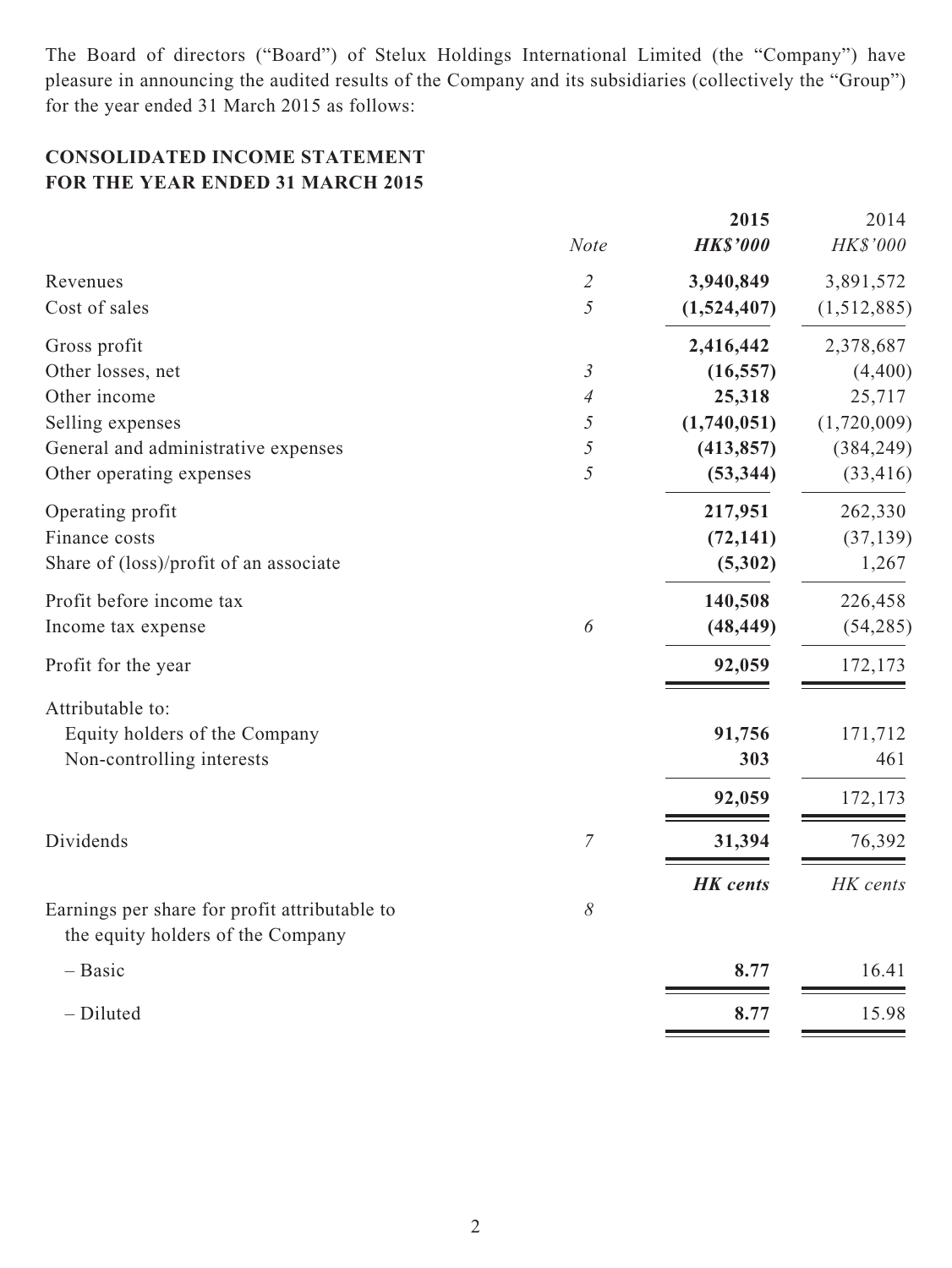# **CONSOLIDATED STATEMENT OF COMPREHENSIVE INCOME FOR THE YEAR ENDED 31 MARCH 2015**

| 2015            | 2014            |
|-----------------|-----------------|
| <b>HK\$'000</b> | <b>HK\$'000</b> |
| 92,059          | 172,173         |
|                 |                 |
|                 |                 |
| (41, 622)       | (34, 417)       |
| (2,679)         | (286)           |
| (44,301)        | (34,703)        |
| 47,758          | 137,470         |
|                 |                 |
| 47,791          | 137,738         |
| (33)            | (268)           |
| 47,758          | 137,470         |
|                 |                 |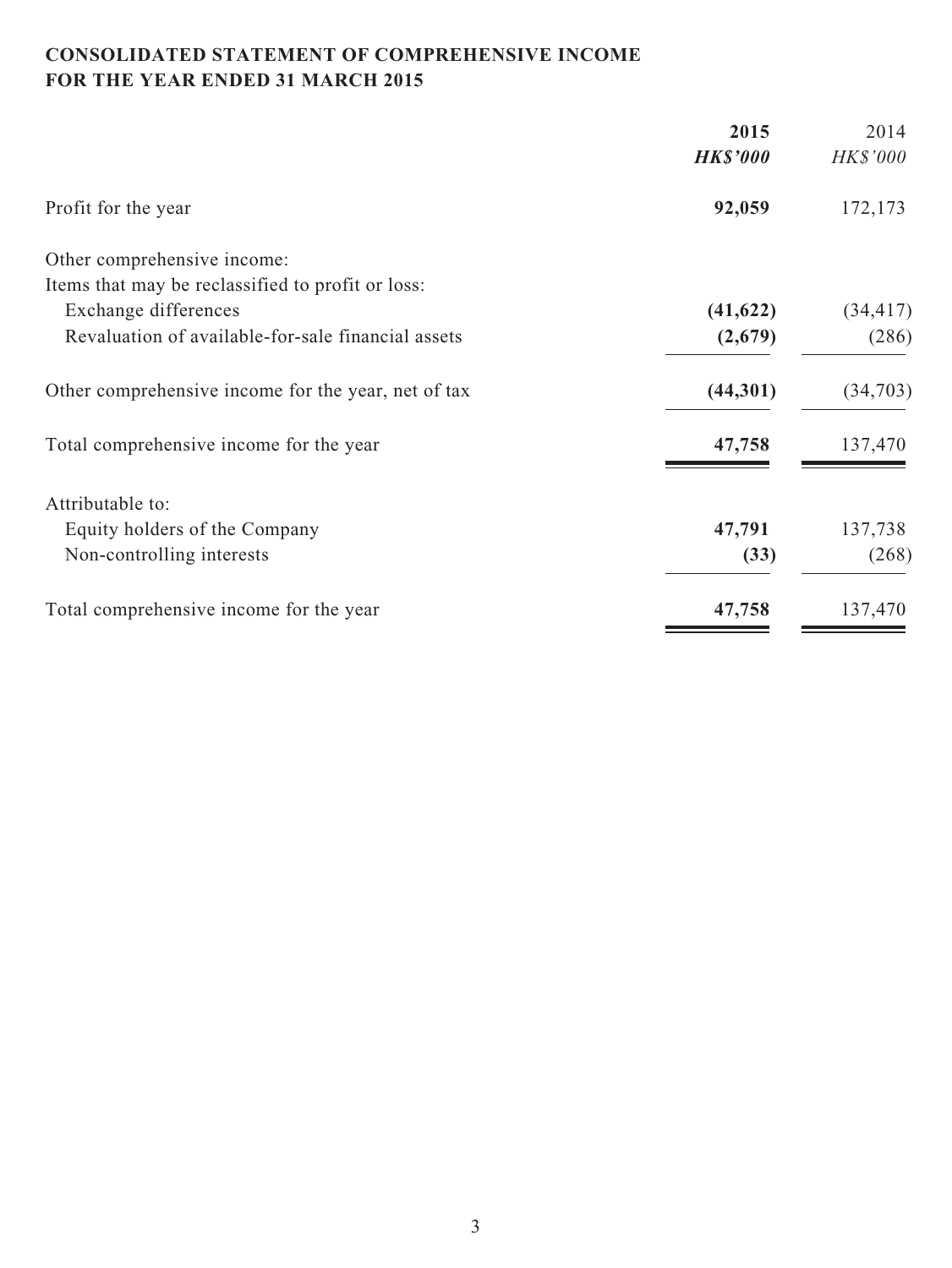# **CONSOLIDATED BALANCE SHEET AS AT 31 MARCH 2015**

|                                                                           | <b>Note</b> | 2015<br><b>HK\$'000</b> | 2014<br>HK\$'000     |
|---------------------------------------------------------------------------|-------------|-------------------------|----------------------|
| <b>ASSETS</b><br>Non-current assets                                       |             |                         |                      |
| Property, plant and equipment<br>Prepayment of lease premium              |             | 460,463<br>40,242       | 493,473<br>47,256    |
| Investment in an associate                                                |             | 61,329                  | 54,989               |
| Intangible assets<br>Deferred tax assets                                  |             | 60,664<br>70,692        | 63,197<br>63,775     |
| Available-for-sale financial assets                                       |             | 12,652                  | 15,331               |
| Debtors, deposits and prepayments                                         | 9           | 166,752                 | 152,521              |
|                                                                           |             | 872,794                 | 890,542              |
| Current assets                                                            |             |                         |                      |
| <b>Stocks</b><br>Debtors, deposits and prepayments                        | 9           | 1,327,732<br>430,743    | 1,194,031<br>423,494 |
| Bank balances and cash                                                    |             | 460,143                 | 457,683              |
|                                                                           |             | 2,218,618               | 2,075,208            |
| Total assets                                                              |             | 3,091,412               | 2,965,750            |
| <b>EQUITY</b>                                                             |             |                         |                      |
| Capital and reserves attributable to<br>the equity holders of the Company |             |                         |                      |
| Share capital<br>Reserves                                                 |             | 104,647<br>1,341,833    | 104,647<br>1,353,691 |
| Shareholders' funds                                                       |             | 1,446,480               | 1,458,338            |
| Non-controlling interests                                                 |             | 7,350                   | 7,483                |
| Total equity                                                              |             | 1,453,830               | 1,465,821            |
| <b>LIABILITIES</b>                                                        |             |                         |                      |
| Non-current liabilities<br>Deferred tax liabilities                       |             | 2,299                   | 2,126                |
| <b>Borrowings</b>                                                         |             | 52,068                  | 70,464               |
| Convertible bonds                                                         |             | 380,753                 | 331,456              |
|                                                                           |             | 435,120                 | 404,046              |
| <b>Current liabilities</b>                                                |             |                         |                      |
| Creditors and accruals<br>Income tax payable                              | 10          | 601,488<br>21,249       | 595,839<br>35,921    |
| <b>Borrowings</b>                                                         |             | 579,725                 | 464,123              |
|                                                                           |             | 1,202,462               | 1,095,883            |
| <b>Total liabilities</b>                                                  |             | 1,637,582               | 1,499,929            |
| Total equity and liabilities                                              |             | 3,091,412               | 2,965,750            |
| Net current assets                                                        |             | 1,016,156               | 979,325              |
| Total assets less current liabilities                                     |             | 1,888,950               | 1,869,867            |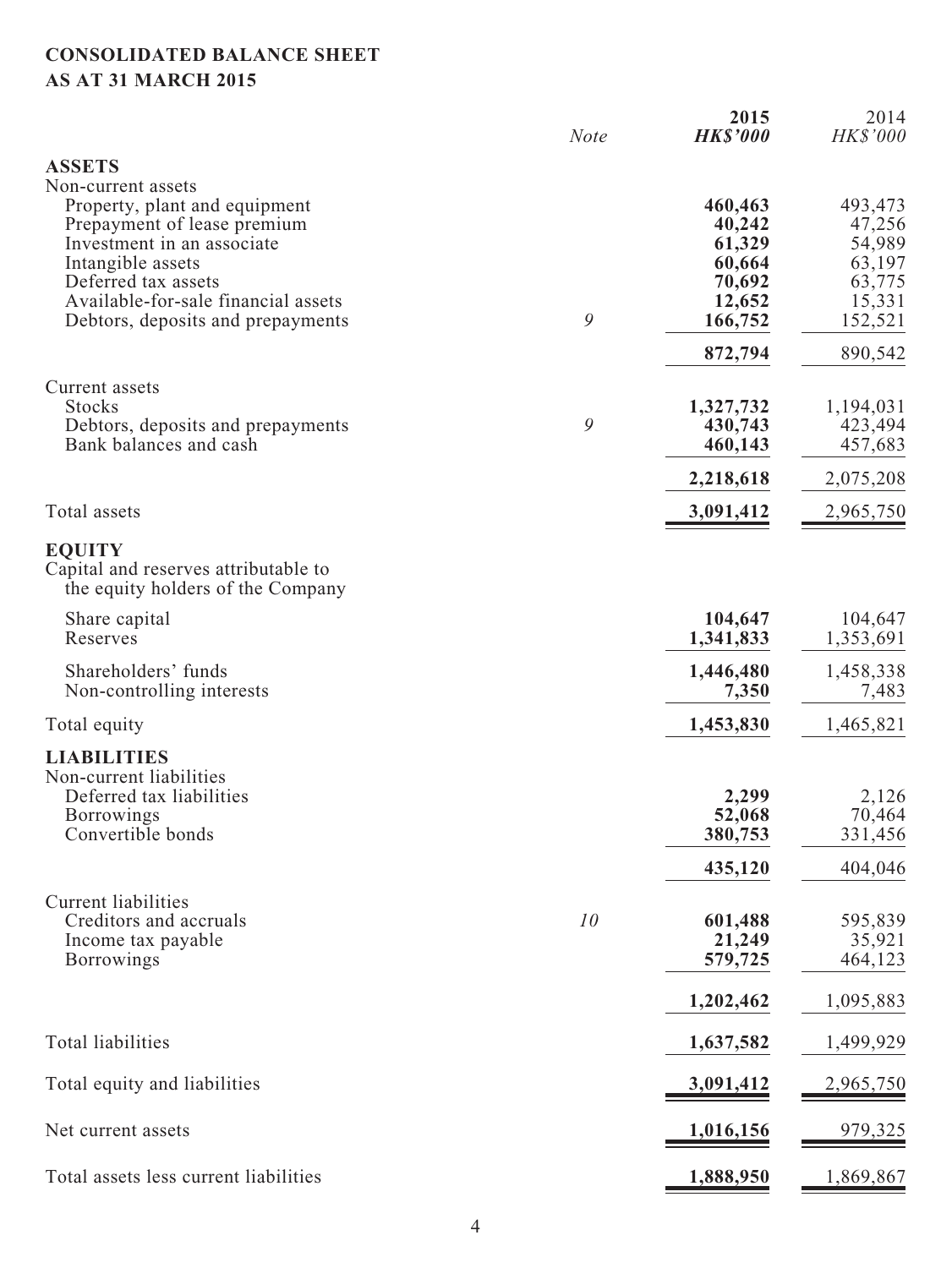# **NOTES:–**

#### **1. BASIS OF PREPARATION**

The consolidated financial statements of the Group have been prepared in accordance with Hong Kong Financial Reporting Standards ("HKFRS"). The consolidated financial statements have been prepared under the historical cost convention, as modified by the revaluation of available-for-sale financial assets and certain financial assets and financial liabilities (including derivative instruments), which are carried at fair value.

The preparation of financial statements in conformity with HKFRS requires the use of certain critical accounting estimates. It also requires management to exercise its judgement in the process of applying the Group's accounting policies.

#### **Adoption of new standards, amendments to standards and interpretation**

The following new standards, amendments to standards and interpretation are mandatory for the first time for the financial year beginning 1 April 2014 and are adopted by the Group:

| HKAS 32 (Amendment)      | Offsetting financial assets and financial liabilities        |
|--------------------------|--------------------------------------------------------------|
| HKAS 36 (Amendment)      | Recoverable amounts disclosures for non-financial assets     |
| HKAS 39 (Amendment)      | Novation of derivatives and continuation of hedge accounting |
| HKFRS 10, HKFRS 12 and   | Investment entities                                          |
| HKAS27(2011) (Amendment) |                                                              |
| HK (IFRIC) 21            | Levies                                                       |

The adoption of the above amendments to standards and interpretation has no significant impact on the results and financial position of the Group.

#### **2. SEGMENT INFORMATION**

The chief operating decision-makers have been identified as the executive directors. The executive directors review the Group's financial information mainly from product and geographical perspectives. From a geographical perspective, management assesses the performance of watch and optical operations in Hong Kong, Macau and Mainland China and the rest of Asia.

During the year, management decided to remove "other segment" from segment reporting as the performance of this segment was no longer separately assessed due to its minimal impact to the Group's results. To conform to the current year presentation, the comparatives have been reclassified accordingly.

Revenue represents sales of goods. Sales between operating segments are carried out on terms equivalent to those prevailing in arm's length transactions. The executive directors assess the performance of the operating segments based on a measure of adjusted earnings before interest and tax (EBIT). This measurement basis excludes unallocated income and net corporate expenses.

Unallocated income represents dividend income from investment. Net corporate expenses mainly represent staff costs and provision for senior management bonus. Unallocated assets represent equipment and debtors at corporate level, investment in an associate, available-for-sale financial assets, deferred tax assets and bank balances and cash. Unallocated liabilities represent creditors and accruals at corporate level, borrowings, convertible bonds, deferred tax liabilities and income tax payable.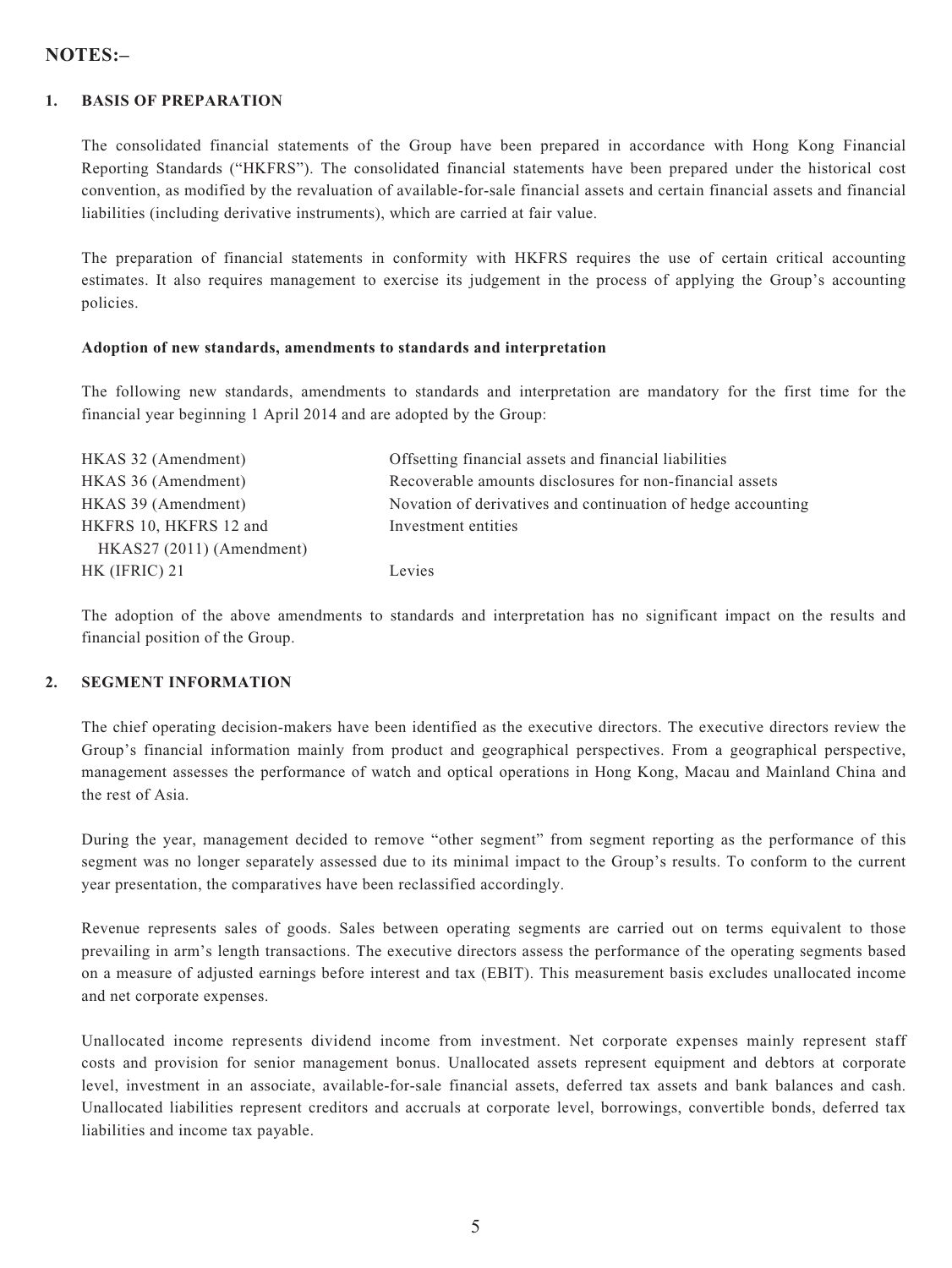|                               | For the year ended 31 March 2015 |                 |                       |                 |                 |                 |  |
|-------------------------------|----------------------------------|-----------------|-----------------------|-----------------|-----------------|-----------------|--|
|                               | Watch retail                     |                 | <b>Optical retail</b> |                 |                 |                 |  |
|                               | <b>Hong Kong,</b>                |                 | Hong Kong,            |                 |                 |                 |  |
|                               | Macau and                        |                 | Macau and             |                 |                 |                 |  |
|                               | Mainland                         | Rest of         | Mainland              | Rest of         | Wholesale       | Group           |  |
|                               | China                            | Asia            | China                 | Asia            | trading         | <b>Total</b>    |  |
|                               | <b>HK\$'000</b>                  | <b>HK\$'000</b> | <b>HK\$'000</b>       | <b>HK\$'000</b> | <b>HK\$'000</b> | <b>HK\$'000</b> |  |
| Revenues                      |                                  |                 |                       |                 |                 |                 |  |
| Gross segment                 | 1,698,368                        | 514,088         | 1,054,789             | 276,716         | 964,153         | 4,508,114       |  |
| Inter-segment                 |                                  |                 |                       |                 | (567, 265)      | (567, 265)      |  |
|                               | 1,698,368                        | 514,088         | 1,054,789             | 276,716         | 396,888         | 3,940,849       |  |
| Segment results               | 189,173                          | 269             | 51,866                | (6, 715)        | 85,103          | 319,696         |  |
| Unallocated income            |                                  |                 |                       |                 |                 | 2,052           |  |
| Net corporate expenses        |                                  |                 |                       |                 |                 | (103, 797)      |  |
| Operating profit              |                                  |                 |                       |                 |                 | 217,951         |  |
| Finance costs                 |                                  |                 |                       |                 |                 | (72, 141)       |  |
| Share of loss of an associate |                                  |                 |                       |                 |                 | (5, 302)        |  |
| Profit before income tax      |                                  |                 |                       |                 |                 | 140,508         |  |
| Income tax expense            |                                  |                 |                       |                 |                 | (48, 449)       |  |
| Profit for the year           |                                  |                 |                       |                 |                 | 92,059          |  |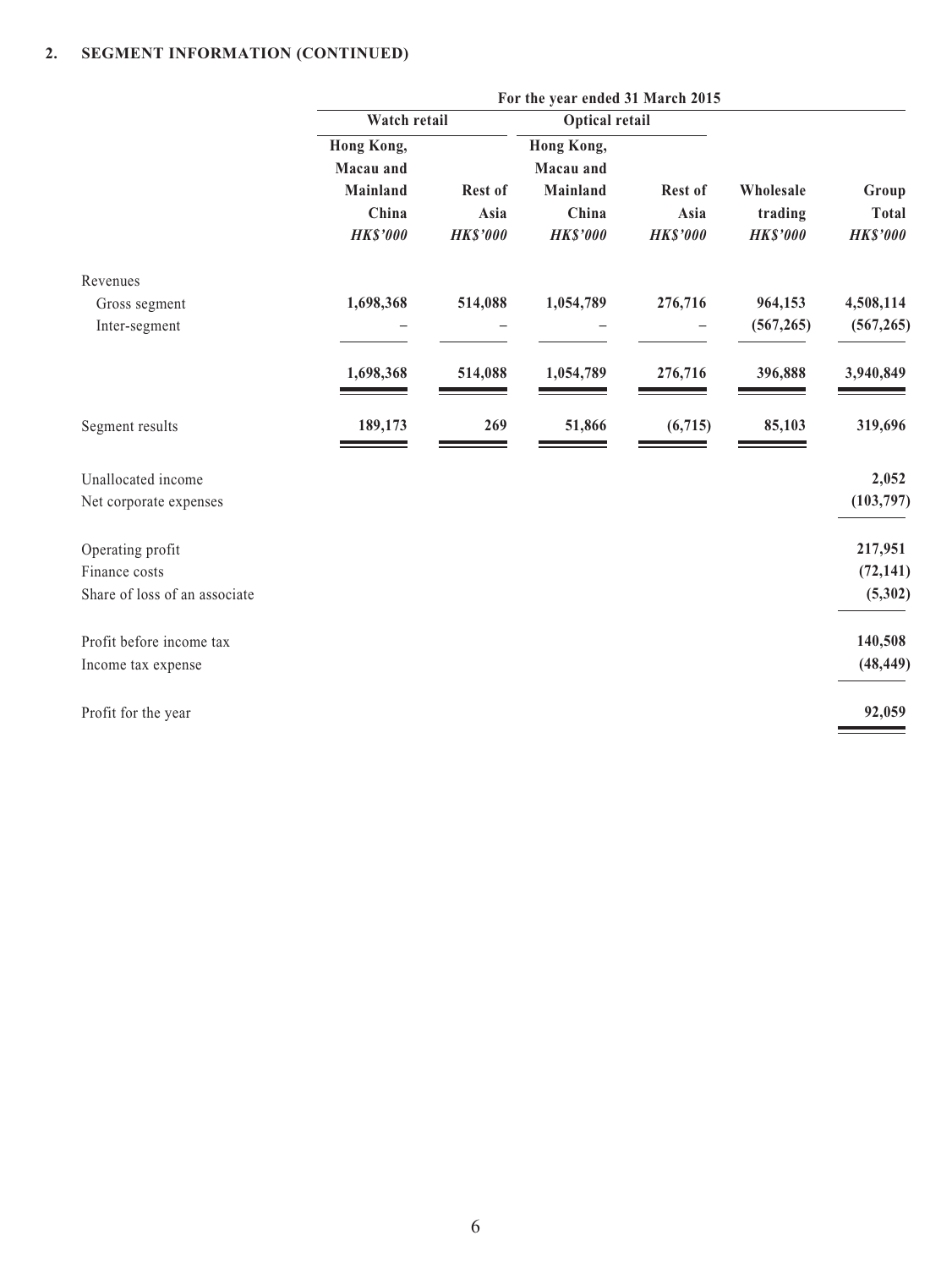| For the year ended 31 March 2015 |                 |                 |                 |                       |                 |                 |
|----------------------------------|-----------------|-----------------|-----------------|-----------------------|-----------------|-----------------|
|                                  |                 |                 |                 |                       |                 |                 |
| Hong Kong,                       |                 | Hong Kong,      |                 |                       |                 |                 |
| Macau and                        |                 | Macau and       |                 |                       |                 |                 |
| <b>Mainland</b>                  | Rest of         | Mainland        | Rest of         | Wholesale             |                 | Group           |
| China                            | Asia            | China           | Asia            | trading               | Unallocated     | Total           |
| <b>HK\$'000</b>                  | <b>HK\$'000</b> | <b>HK\$'000</b> | <b>HK\$'000</b> | <b>HK\$'000</b>       | <b>HK\$'000</b> | <b>HK\$'000</b> |
| (30,200)                         | (14, 628)       | (34, 613)       | (5, 532)        | (1, 289)              | (9,580)         | (95, 842)       |
|                                  |                 |                 |                 |                       | (17, 448)       | (17, 448)       |
| (29,106)                         | (21,701)        | (35, 475)       | (12,992)        | (1, 914)              | (12, 440)       | (113, 628)      |
|                                  |                 |                 |                 |                       |                 |                 |
|                                  | (3,639)         |                 | (3,212)         |                       |                 | (6, 851)        |
|                                  |                 |                 |                 |                       |                 |                 |
| (4,270)                          | 2,808           | (1, 364)        | (3, 420)        | (13,294)              | -               | (19, 540)       |
|                                  |                 |                 |                 |                       |                 |                 |
| (2,210)                          | (1, 126)        | (1,197)         | (1,033)         |                       |                 | (5,566)         |
| (48)                             |                 | (130)           |                 |                       |                 | (178)           |
|                                  |                 | Watch retail    |                 | <b>Optical retail</b> |                 |                 |

|                         | As at 31 March 2015     |                 |                         |                 |                 |                 |  |
|-------------------------|-------------------------|-----------------|-------------------------|-----------------|-----------------|-----------------|--|
|                         | Watch retail            | Optical retail  |                         |                 |                 |                 |  |
|                         | Hong Kong,<br>Macau and |                 | Hong Kong,<br>Macau and |                 |                 |                 |  |
|                         | <b>Mainland</b>         | <b>Rest of</b>  | Mainland                | <b>Rest of</b>  | Wholesale       | Group           |  |
|                         | China                   | Asia            | China                   | Asia            | trading         | <b>Total</b>    |  |
|                         | <b>HK\$'000</b>         | <b>HK\$'000</b> | <b>HK\$'000</b>         | <b>HK\$'000</b> | <b>HK\$'000</b> | <b>HK\$'000</b> |  |
| Segment assets          | 984,203                 | 281,030         | 364,807                 | 143,711         | 460,885         | 2,234,636       |  |
| Unallocated assets      |                         |                 |                         |                 |                 | 856,776         |  |
| Total assets            |                         |                 |                         |                 |                 | 3,091,412       |  |
| Segment liabilities     | 272,781                 | 47,184          | 157,045                 | 25,777          | 67,842          | 570,629         |  |
| Unallocated liabilities |                         |                 |                         |                 |                 | 1,066,953       |  |
| Total liabilities       |                         |                 |                         |                 |                 | 1,637,582       |  |

 $\overline{\phantom{a}}$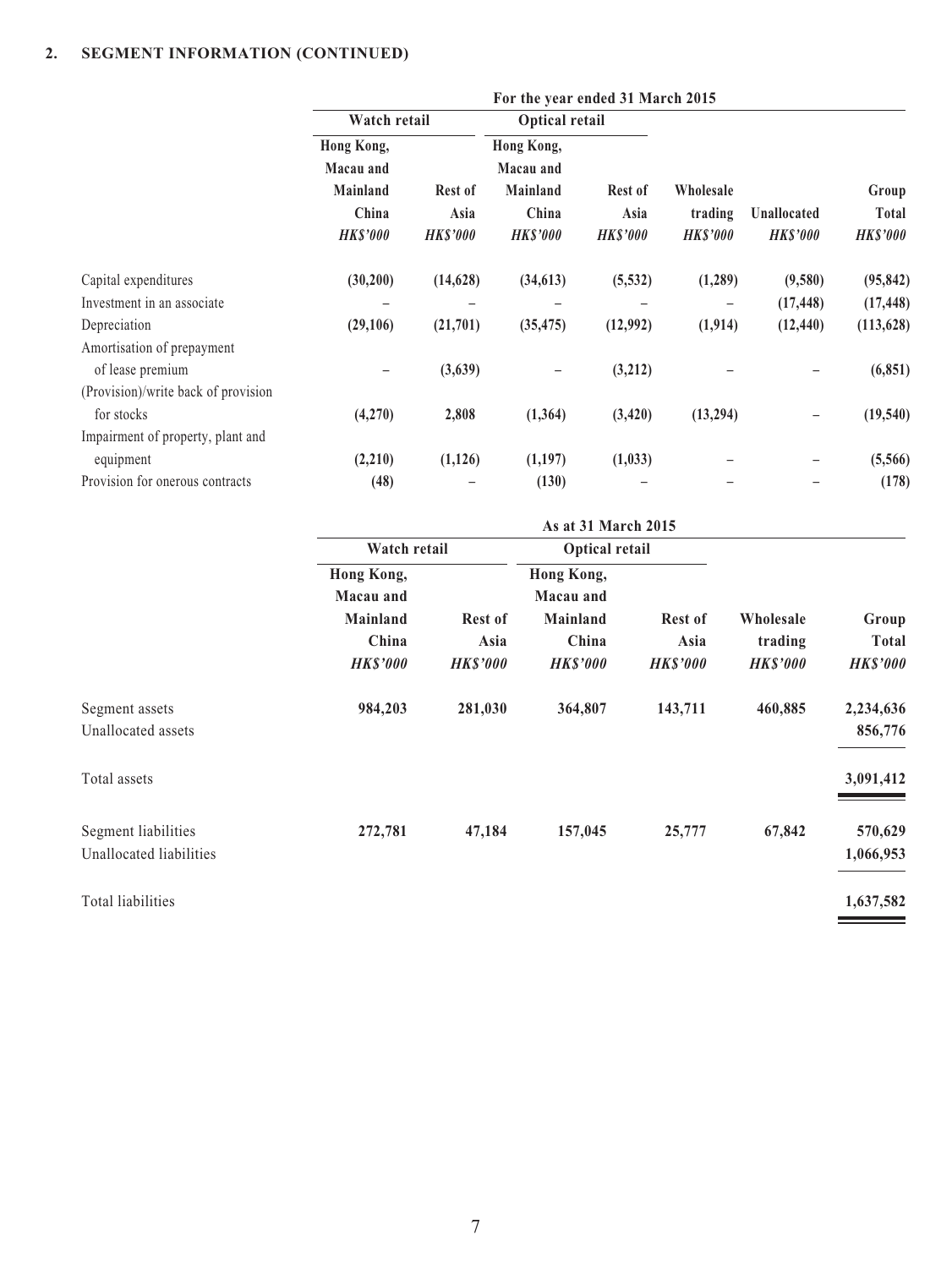|                                 | For the year ended 31 March 2014 |           |                |          |            |            |  |
|---------------------------------|----------------------------------|-----------|----------------|----------|------------|------------|--|
|                                 | Watch retail                     |           | Optical retail |          |            |            |  |
|                                 | Hong Kong,                       |           | Hong Kong,     |          |            |            |  |
|                                 | Macau and                        |           | Macau and      |          |            |            |  |
|                                 | Mainland                         | Rest of   | Mainland       | Rest of  | Wholesale  | Group      |  |
|                                 | China                            | Asia      | China          | Asia     | trading    | Total      |  |
|                                 | HK\$'000                         | HK\$'000  | HK\$'000       | HK\$'000 | HK\$'000   | HK\$'000   |  |
| Revenues                        |                                  |           |                |          |            |            |  |
| Gross segment                   | 1,664,493                        | 515,720   | 967,513        | 300,514  | 874,072    | 4,322,312  |  |
| Inter-segment                   |                                  |           |                |          | (430, 740) | (430, 740) |  |
|                                 | 1,664,493                        | 515,720   | 967,513        | 300,514  | 443,332    | 3,891,572  |  |
| Segment results                 | 232,797                          | (17, 396) | 25,778         | 5,149    | 94,042     | 340,370    |  |
| Unallocated income              |                                  |           |                |          |            | 3,175      |  |
| Net corporate expenses          |                                  |           |                |          |            | (81,215)   |  |
| Operating profit                |                                  |           |                |          |            | 262,330    |  |
| Finance costs                   |                                  |           |                |          |            | (37, 139)  |  |
| Share of profit of an associate |                                  |           |                |          |            | 1,267      |  |
| Profit before income tax        |                                  |           |                |          |            | 226,458    |  |
| Income tax expense              |                                  |           |                |          |            | (54, 285)  |  |
| Profit for the year             |                                  |           |                |          |            | 172,173    |  |

|                                     | For the year ended 31 March 2014 |                         |                          |                         |                            |                                |                          |
|-------------------------------------|----------------------------------|-------------------------|--------------------------|-------------------------|----------------------------|--------------------------------|--------------------------|
|                                     | Watch retail                     |                         | Optical retail           |                         |                            |                                |                          |
|                                     | Hong Kong,                       |                         | Hong Kong,               |                         |                            |                                |                          |
|                                     | Macau and                        |                         | Macau and                |                         |                            |                                |                          |
|                                     | Mainland                         | Rest of                 | Mainland                 | Rest of                 | Wholesale                  |                                | Group                    |
|                                     | China<br><b>HK\$'000</b>         | Asia<br><b>HK\$'000</b> | China<br><b>HK\$'000</b> | Asia<br><b>HK\$'000</b> | trading<br><b>HK\$'000</b> | Unallocated<br><b>HK\$'000</b> | Total<br><b>HK\$'000</b> |
| Capital expenditures                | (26, 172)                        | (15, 410)               | (44, 472)                | (11, 345)               | (3,127)                    | (20, 947)                      | (121, 473)               |
| Investment in an associate          |                                  |                         |                          |                         |                            | (51, 493)                      | (51, 493)                |
| Depreciation                        | (30, 744)                        | (27, 869)               | (32,940)                 | (17, 726)               | (1,797)                    | (9,316)                        | (120, 392)               |
| Amortisation of prepayment          |                                  |                         |                          |                         |                            |                                |                          |
| of lease premium                    |                                  | (3,817)                 |                          | (3,307)                 |                            |                                | (7, 124)                 |
| Write back of provision/(provision) |                                  |                         |                          |                         |                            |                                |                          |
| for stocks                          | 234                              | (2,823)                 | (1,263)                  | (1,297)                 | 4,854                      |                                | (295)                    |
| Impairment of property, plant and   |                                  |                         |                          |                         |                            |                                |                          |
| equipment                           | (1,620)                          | (1,062)                 | (564)                    | (214)                   |                            |                                | (3,460)                  |
| Write back of provision for         |                                  |                         |                          |                         |                            |                                |                          |
| onerous contracts                   | 1,930                            |                         | 2,703                    |                         |                            |                                | 4,633                    |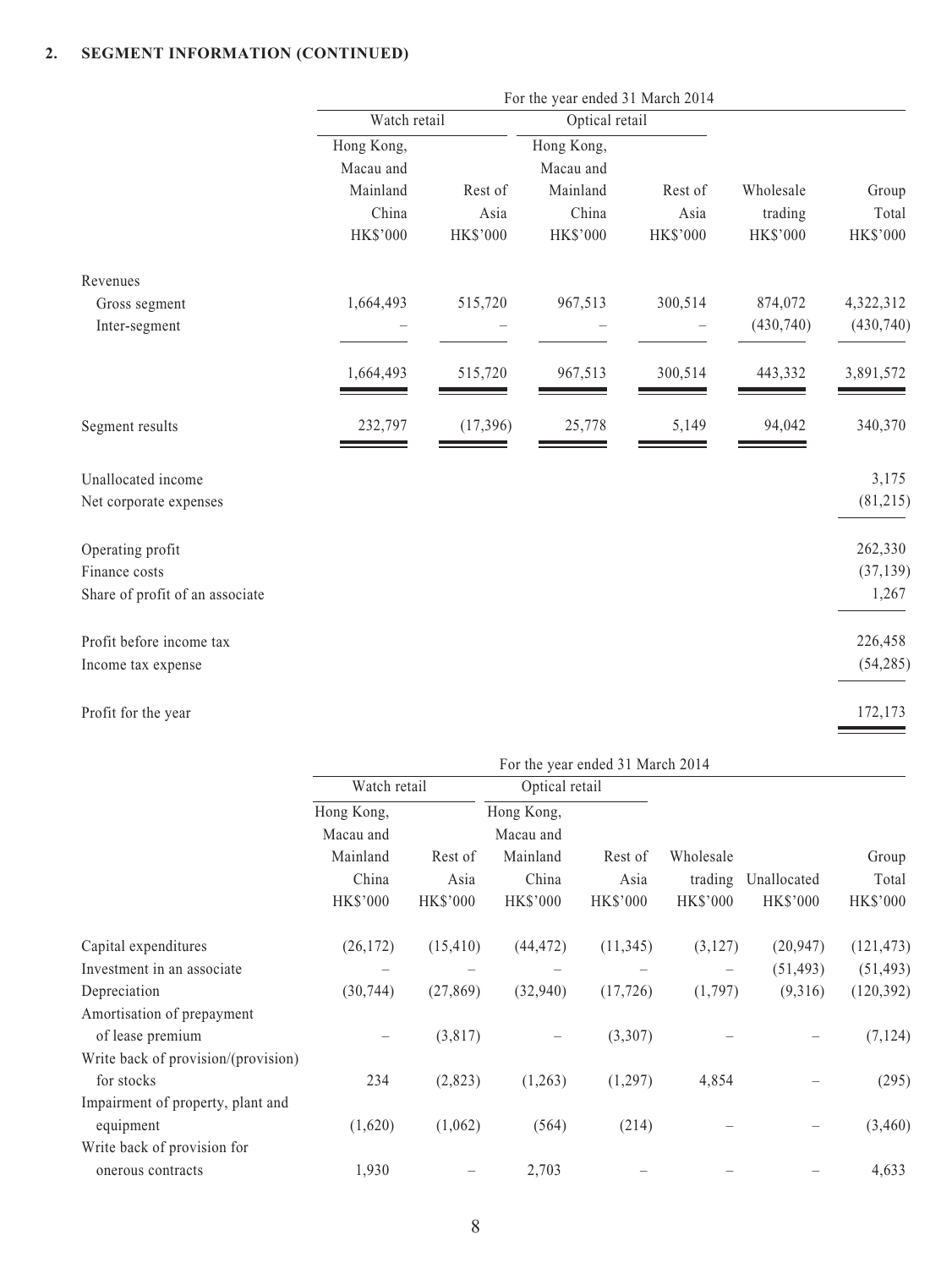|                         | Watch retail    |                 | Optical retail  |                 |                 |           |
|-------------------------|-----------------|-----------------|-----------------|-----------------|-----------------|-----------|
|                         | Hong Kong,      |                 | Hong Kong,      |                 |                 |           |
|                         | Macau and       |                 | Macau and       |                 |                 |           |
|                         | Mainland        | Rest of         | Mainland        | Rest of         | Wholesale       | Group     |
|                         | China           | Asia            | China           | Asia            | trading         | Total     |
|                         | <b>HK\$'000</b> | <b>HK\$'000</b> | <b>HK\$'000</b> | <b>HK\$'000</b> | <b>HK\$'000</b> | HK\$'000  |
| Segment assets          | 827,255         | 333,769         | 360,866         | 172,357         | 421,230         | 2,115,477 |
| Unallocated assets      |                 |                 |                 |                 |                 | 850,273   |
| Total assets            |                 |                 |                 |                 |                 | 2,965,750 |
| Segment liabilities     | 252,075         | 53,280          | 151,737         | 33,131          | 86,924          | 577,147   |
| Unallocated liabilities |                 |                 |                 |                 |                 | 922,782   |
| Total liabilities       |                 |                 |                 |                 |                 | 1,499,929 |
|                         |                 |                 |                 |                 |                 |           |

An analysis of the Group's revenues by geographical area is as follows:

|                | 2015            | 2014            |
|----------------|-----------------|-----------------|
|                | <b>HK\$'000</b> | <b>HK\$'000</b> |
| Hong Kong      | 2,273,122       | 2,231,728       |
| Macau          | 270,335         | 284,913         |
| Mainland China | 397,102         | 334,445         |
| Rest of Asia   | 999,914         | 1,039,422       |
| Europe         | 376             | 1,064           |
|                | 3,940,849       | 3,891,572       |

An analysis of the Group's segment results by geographical area is as follows:

| 2015            | 2014       |
|-----------------|------------|
| <b>HK\$'000</b> | HK\$'000   |
| 326,480         | 341,093    |
| 78,759          | 87,069     |
| (98,107)        | (102, 725) |
| 15,511          | 17,327     |
| (2,947)         | (2, 394)   |
| 319,696         | 340,370    |
|                 |            |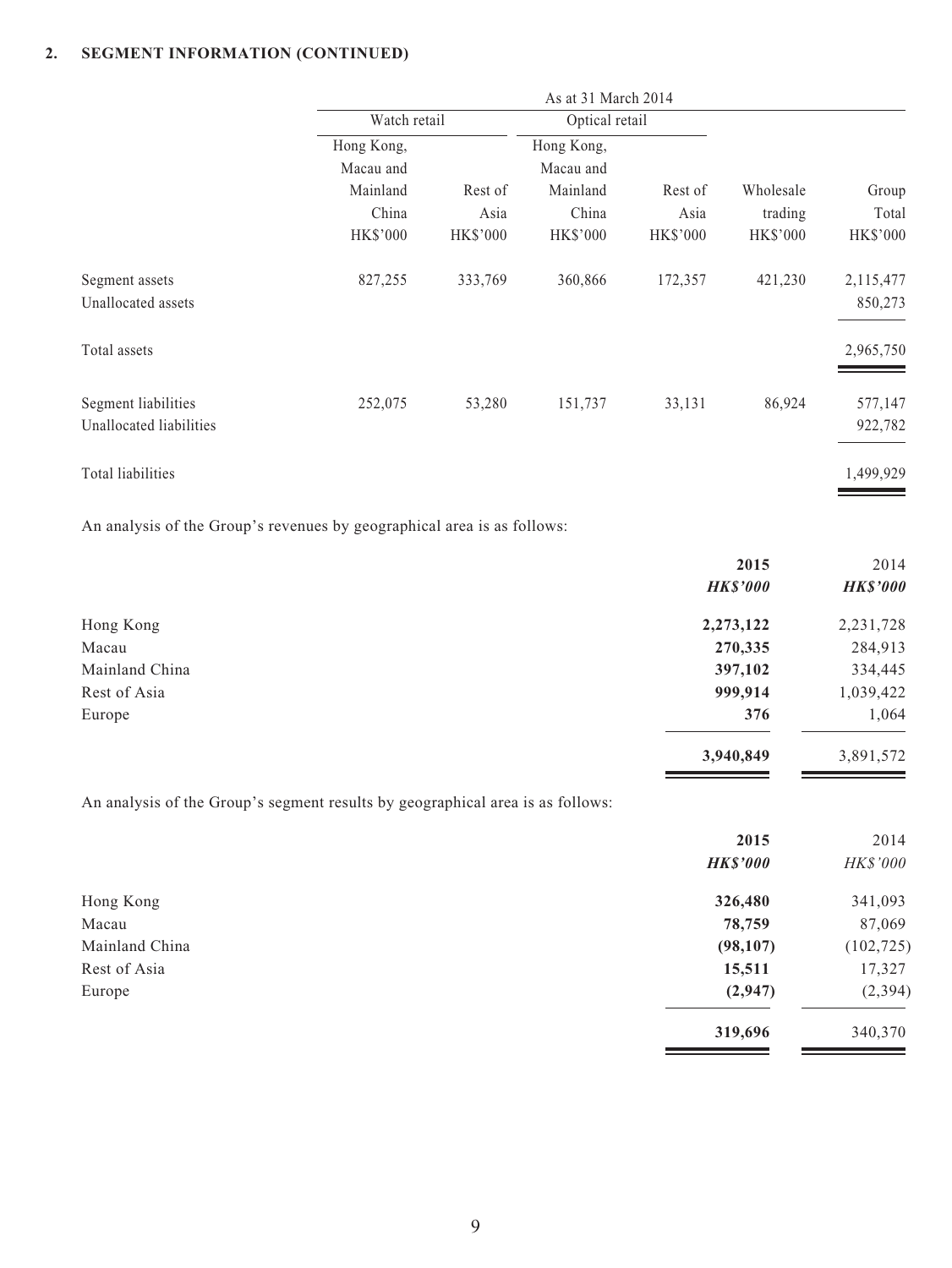An analysis of the Group's non-current assets (other than financial instruments and deferred tax assets) by geographical area is as follows:

| 2015            | 2014         |
|-----------------|--------------|
| <b>HK\$'000</b> | HK\$'000     |
| 272,587         | 272,673      |
| 168,863         | 165,667      |
| 59,530          | 61,386       |
| 192,306         | 220,613      |
| 96,164          | 91,097       |
| 789,450         | 811,436      |
|                 |              |
| 2015            | 2014         |
| <b>HK\$'000</b> | $H K\$ '000$ |
| (688)           | (794)        |
| (15, 869)       | (3,606)      |
| (16, 557)       | (4,400)      |
|                 |              |
| 2015            | 2014         |
| <b>HK\$'000</b> | HK\$'000     |
| 2,340           | 2,340        |
| 2,052           | 3,175        |
| 1,342           | 1,123        |
| 19,584          | 19,079       |
| 25,318          | 25,717       |
|                 |              |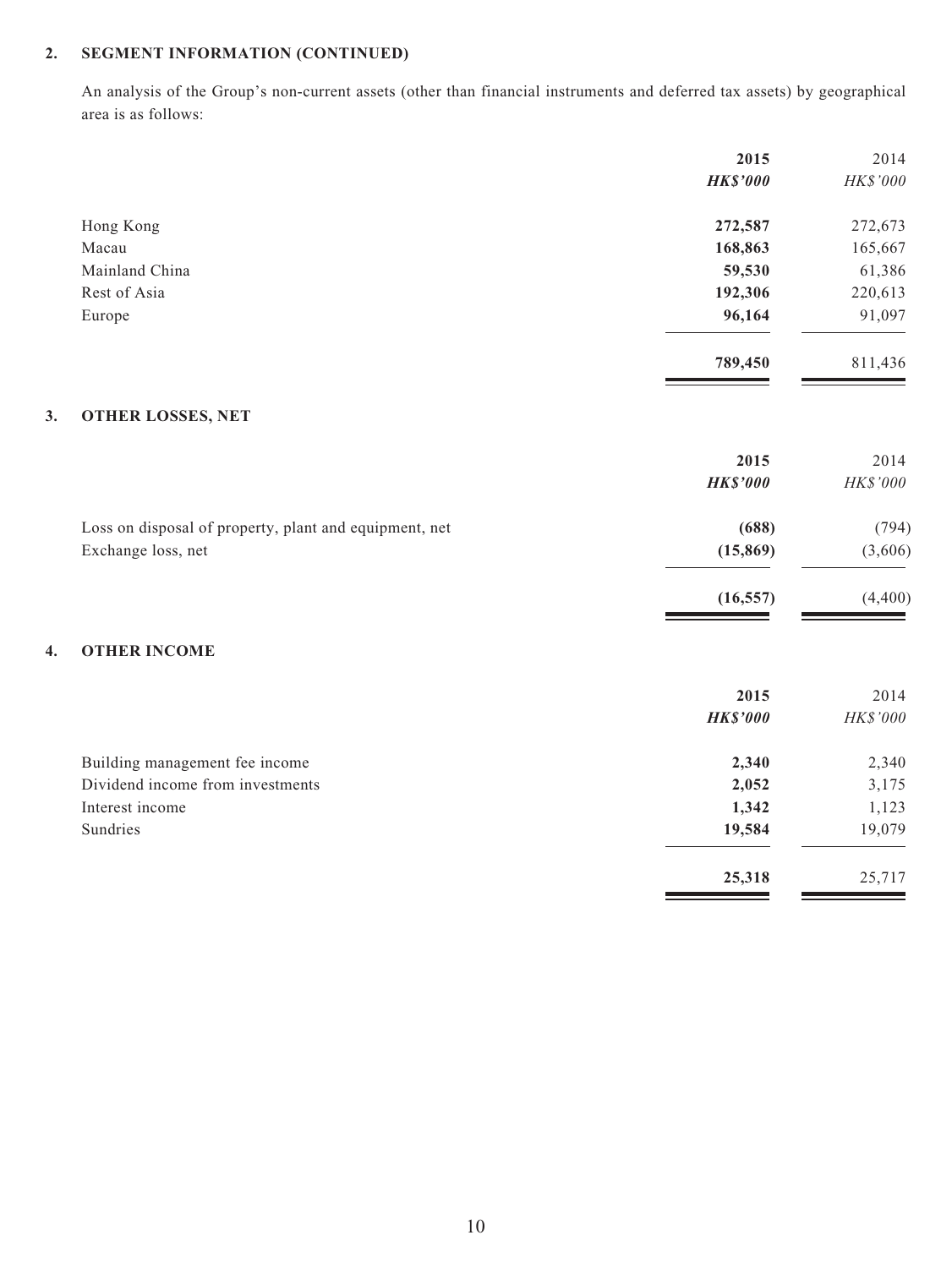#### **5. EXPENSES BY NATURE**

|                                                           | 2015            | 2014      |
|-----------------------------------------------------------|-----------------|-----------|
|                                                           | <b>HK\$'000</b> | HK\$'000  |
| Cost of stocks sold and raw materials consumed            | 1,524,407       | 1,512,885 |
| Amortisation of prepayment of lease premium               | 6,851           | 7,124     |
| Depreciation of property, plant and equipment             |                 |           |
| $-$ Owned                                                 | 113,623         | 120,045   |
| - Leased                                                  | 5               | 347       |
| Impairment of property, plant and equipment               | 5,566           | 3,460     |
| Provision/(write back of provision) for onerous contracts | 178             | (4, 633)  |
| Auditors' remuneration                                    |                 |           |
| - Audit services                                          | 5,539           | 5,536     |
| $-$ Non-audit services                                    | 3,300           | 1,867     |
| Operating leases on buildings                             | 698,840         | 686,057   |
| Provision for stocks                                      | 19,540          | 295       |
| Impairment of debtors                                     | 116             | 44        |
| Write back of bad debts provision                         | (40)            | (197)     |
| Donations                                                 | 5,316           | 10,256    |
| Employee benefit expenses                                 | 717,586         | 693,155   |
| Others                                                    | 630,832         | 614,318   |
| Total cost of sales, selling expenses, general and        |                 |           |
| administrative expenses and other operating expenses      | 3,731,659       | 3,650,559 |
|                                                           |                 |           |

#### **6. INCOME TAX EXPENSE**

Hong Kong profits tax has been provided at the rate of 16.5% on the estimated assessable profits for the year ended 31 March 2015 (2014: 16.5%) less relief for available tax losses. Taxation on overseas profits has been calculated on the estimated assessable profits for the year at the rates of taxation prevailing in the territories in which the Group operates.

The amount of income tax charged to the consolidated income statement represents:

|                                                       | 2015            | 2014     |
|-------------------------------------------------------|-----------------|----------|
|                                                       | <b>HK\$'000</b> | HK\$'000 |
| Current income tax                                    |                 |          |
| - Hong Kong profits tax                               | 34,668          | 39,601   |
| - Overseas profits tax                                | 20,796          | 21,198   |
| $-$ Under/(over) provisions in respect of prior years | 48              | (1,058)  |
|                                                       | 55,512          | 59,741   |
| Deferred income tax                                   | (7,063)         | (5, 456) |
| Income tax expense                                    | 48,449          | 54,285   |
|                                                       |                 |          |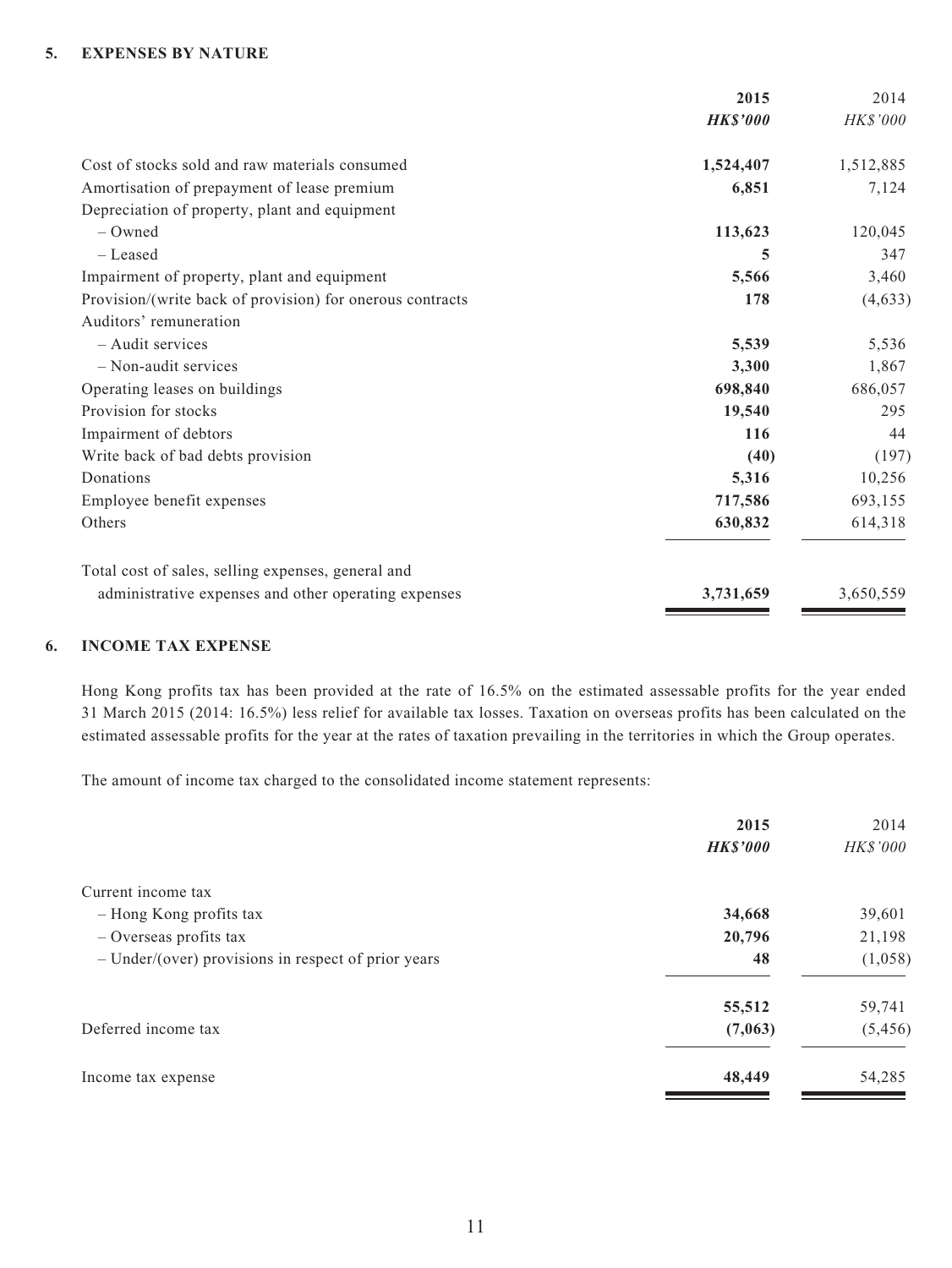#### **7. DIVIDENDS**

|                                                                   | 2015           | 2014            |
|-------------------------------------------------------------------|----------------|-----------------|
|                                                                   | <b>HKS'000</b> | <b>HK\$'000</b> |
| Interim, paid, of HK\$0.02 (2014: HK\$0.036) per ordinary share   | 20,929         | 37,673          |
| Final, proposed, of HK\$0.01 (2014: HK\$0.037) per ordinary share | 10,465         | 38,719          |
|                                                                   | 31,394         | 76.392          |

#### **8. EARNINGS PER SHARE**

#### **Basic**

Basic earnings per share is calculated by dividing the profit attributable to equity holders of the Company by the weighted average number of ordinary shares in issue during the year.

|                                                                 | 2015      | 2014      |
|-----------------------------------------------------------------|-----------|-----------|
| Weighted average number of ordinary shares in issue (thousands) | 1,046,474 | 1,046,474 |
| Profit attributable to equity holders of the Company (HK\$'000) | 91,756    | 171,712   |
| Basic earnings per share (HK cents)                             | 8.77      | 16.41     |

#### **Diluted**

Diluted earnings per share is calculated by adjusting the weighted average number of ordinary shares outstanding to assume conversion of all dilutive potential ordinary shares. The Group's dilutive potential ordinary shares in existence represent convertible bonds. The convertible bonds are assumed to have been converted into ordinary shares, and the net profit is adjusted to eliminate the expense relating to the convertible bonds less the tax effect.

Diluted earnings per share for the year ended 31 March 2015 equals basic earnings per share as the conversion of convertible bonds would be anti-dilutive.

| 2015      | 2014      |
|-----------|-----------|
| 1,046,474 | 1,046,474 |
|           | 190,268   |
|           |           |
| 1,046,474 | 1,236,742 |
| 91,756    | 171,712   |
|           | 28,180    |
|           | (2, 233)  |
| 91,756    | 197,659   |
| 8.77      | 15.98     |
|           |           |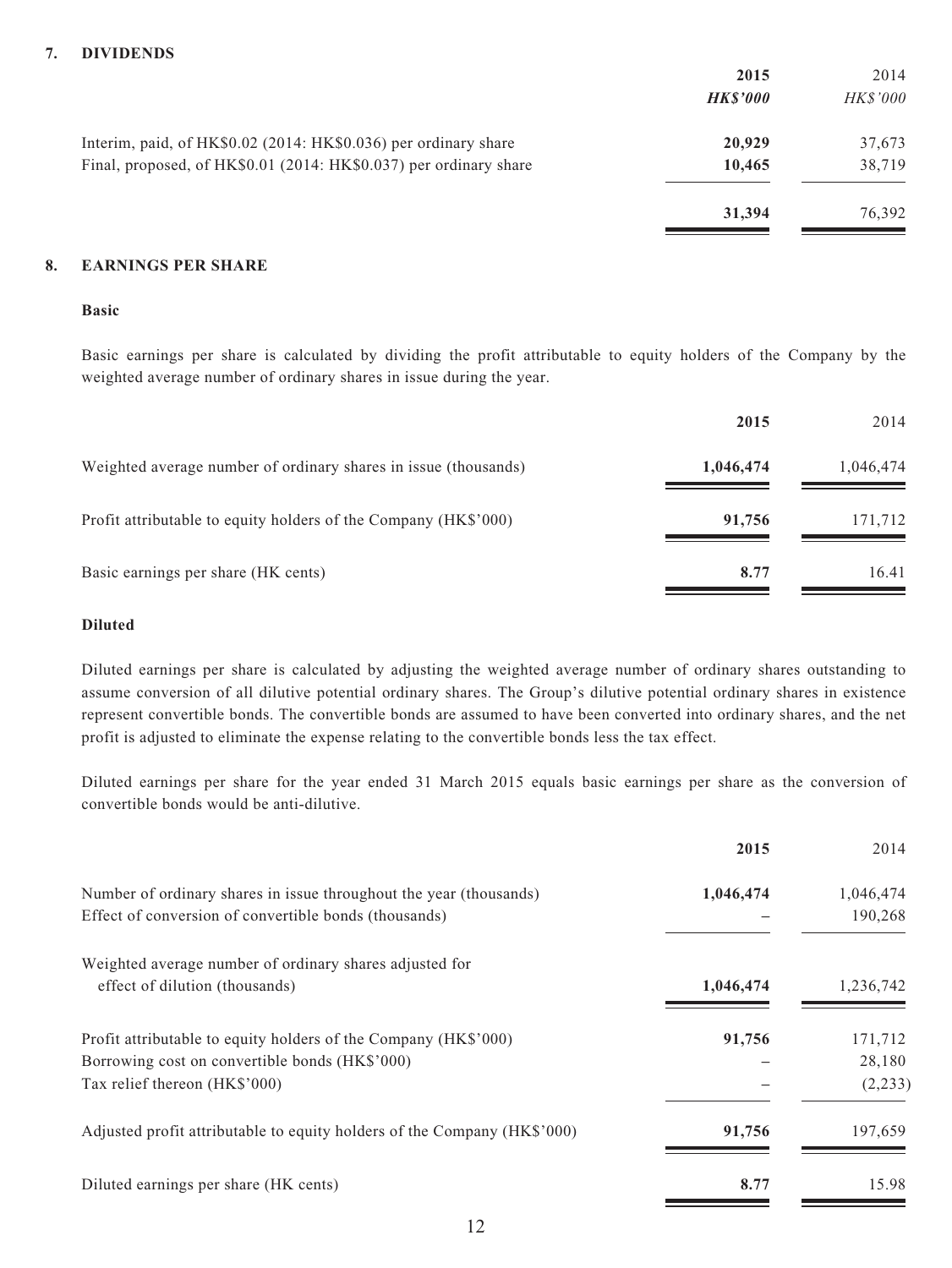# **9. DEBTORS, DEPOSITS AND PREPAYMENTS**

|                                                 | 2015            | 2014       |
|-------------------------------------------------|-----------------|------------|
|                                                 | <b>HK\$'000</b> | HK\$'000   |
| Trade debtors, gross                            | 253,892         | 225,380    |
| Less: provision for impairment of trade debtors | (472)           | (445)      |
| Trade debtors, net                              | 253,420         | 224,935    |
| Deposits, prepayments and other debtors         | 344,075         | 351,080    |
|                                                 | 597,495         | 576,015    |
| Less: non-current portion                       | (166, 752)      | (152, 521) |
| Current portion                                 | 430,743         | 423,494    |
| Trade debtors analysed by invoice date (note):  |                 |            |
| Below 60 days                                   | 82,561          | 73,930     |
| Over 60 days                                    | 171,331         | 151,450    |
|                                                 | 253,892         | 225,380    |

*Note:*

The Group allows an average credit period of 60 days from the invoice date to its trade debtors.

# **10. CREDITORS AND ACCRUALS**

|                                           | 2015<br><b>HK\$'000</b> | 2014<br>HK\$'000 |
|-------------------------------------------|-------------------------|------------------|
| Trade creditors analysed by invoice date: |                         |                  |
| Below 60 days                             | 298,550                 | 264,563          |
| Over 60 days                              | 22,981                  | 48,997           |
|                                           | 321,531                 | 313,560          |
| Other creditors and accruals              | 279,957                 | 282,279          |
|                                           | 601,488                 | 595,839          |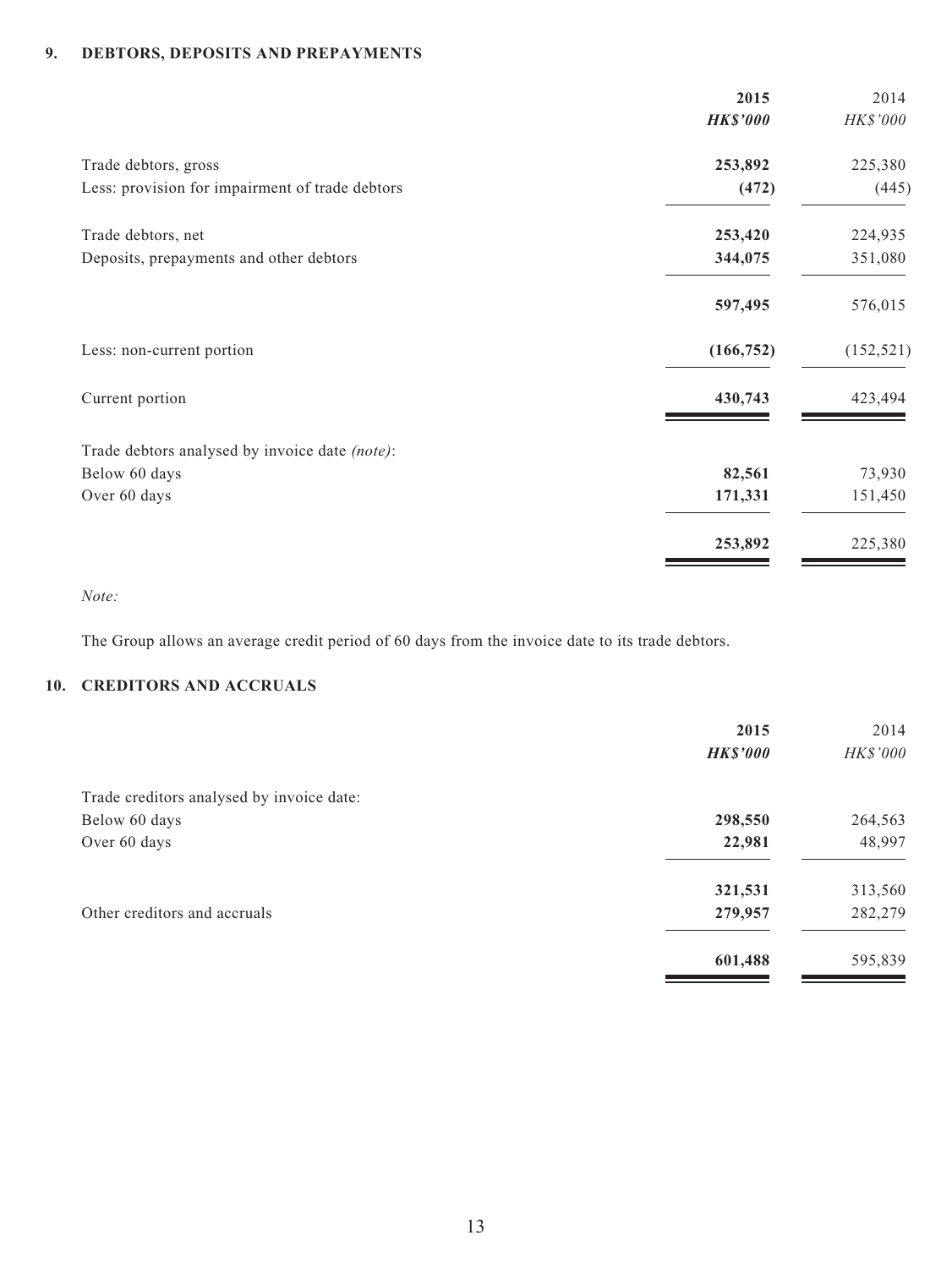#### **11. COMMITMENTS**

#### **(a) Capital commitments of the Group for property, plant and equipment**

|                                 | 2015            | 2014            |
|---------------------------------|-----------------|-----------------|
|                                 | <b>HK\$'000</b> | <b>HK\$'000</b> |
| Contracted but not provided for | 8.950           | 21,066          |

#### **(b) Commitments under operating leases (where the Group is the lessee)**

The Group had future aggregate minimum lease payments under non-cancellable operating leases as follows:

|                                                   | 2015            | 2014            |
|---------------------------------------------------|-----------------|-----------------|
|                                                   | <b>HK\$'000</b> | <b>HK\$'000</b> |
| <b>Buildings</b>                                  |                 |                 |
| Not later than one year                           | 633,709         | 633,404         |
| Later than one year but not later than five years | 600,653         | 567,485         |
| Later than five years                             | 10,790          | 11,919          |
|                                                   | 1,245,152       | 1,212,808       |

The leases have varying terms, escalation clauses and renewal rights. The operating lease rentals of certain outlets are based on the higher of a minimum guaranteed rental or a sales level based rental. The minimum guaranteed rental has been used to arrive at the above commitments.

## **12. POST BALANCE SHEET DATE EVENT**

On 16 April 2015, the Group acquired additional 48% equity interest in CATENA SA for a cash consideration of EUR 1,660,000 and CATENA SA became the Group's subsidiary.

Up to the date of approval of these consolidated financial statements, there is insufficient financial information available for the Group to identify and determine the fair values of CATENA SA's identifiable assets acquired, and liabilities and contingent liabilities assumed for the purpose of allocation of purchase considerations and calculation of goodwill.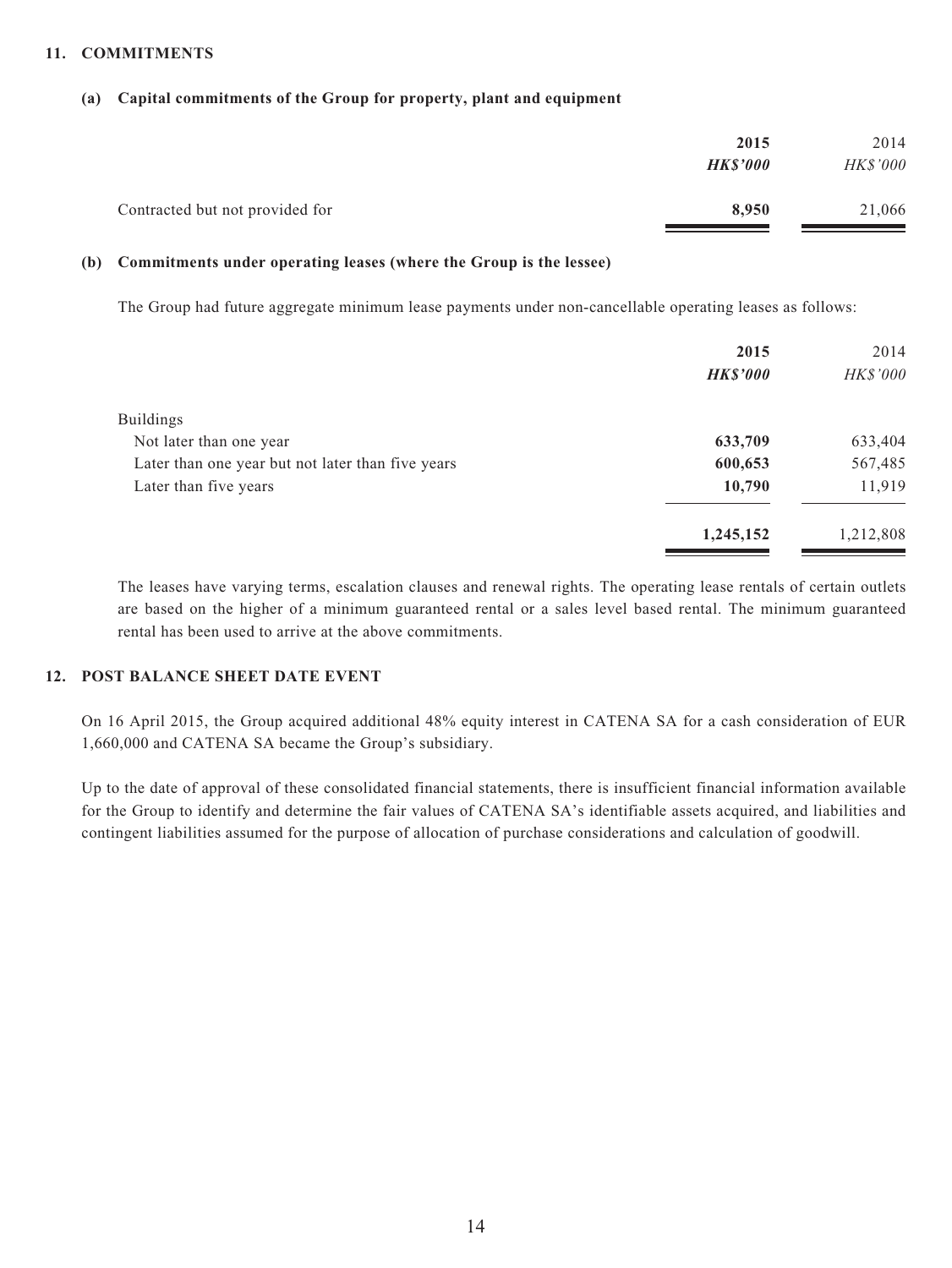# **MANAGEMENT DISCUSSION AND ANALYSIS**

The Board presents a discussion and analysis of the Group's audited consolidated results for the year ended 31 March 2015.

# **BUSINESS REVIEW**

In the year under review, the Group operated under challenging conditions as weak fundamentals persisted. Group costs remained well contained with total Group operating expenses rising 3.3% due to stepped up cost discipline (front line staff costs and shop rentals rising respectively by 1.2% and 3.2%). Group gross profit margin stood at 61.3% (2014: 61.1%).

The Group reported a y-o-y increase in turnover of 5.6% in the first half year ("1H") but the sudden downturn in sentiment seen in Hong Kong and Macau in the second half year ("2H") wiped out most gains. For the year under review, the Group posted an increase in turnover of 1.3% to HK\$3.94 billion (2014: HK\$3.89 billion) and a Profit Attributable to Shareholders of HK\$91.8 million (2014: HK\$171.7 million).

If excluding:

- (i) a non-cash impact from convertible bonds of HK\$55.4 million (2014: HK\$20.2 million) due to an increase in the liability component of convertible bonds; and
- (ii) a larger exchange loss of HK\$15.9 million (2014: Loss of HK\$3.6 million),

the Group posted a Profit Attributable to Shareholders of HK\$163.1 million (2014: HK\$195.5 million), a decline of 16.6% from the previous year.

# **BECOMING A GREATER CHINA RETAILER**

In line with our vision to become a major retailer in Greater China, increased resources were deployed in Mainland China during the year. Our Greater China business segment which covers CITY CHAIN, OPTICAL 88, and eGG in Mainland China, Hong Kong and Macau (accounting for around 75% of Group turnover) stayed resilient given the economic malaise, with all three chains reporting turnover growth.

Specifically in Mainland China,

CITY CHAIN Mainland China achieved a y-o-y turnover growth of 23.2%.

OPTICAL 88 Mainland China achieved a y-o-y turnover growth of 4.7%.

eGG Mainland China achieved a y-o-y turnover growth of 178.8%.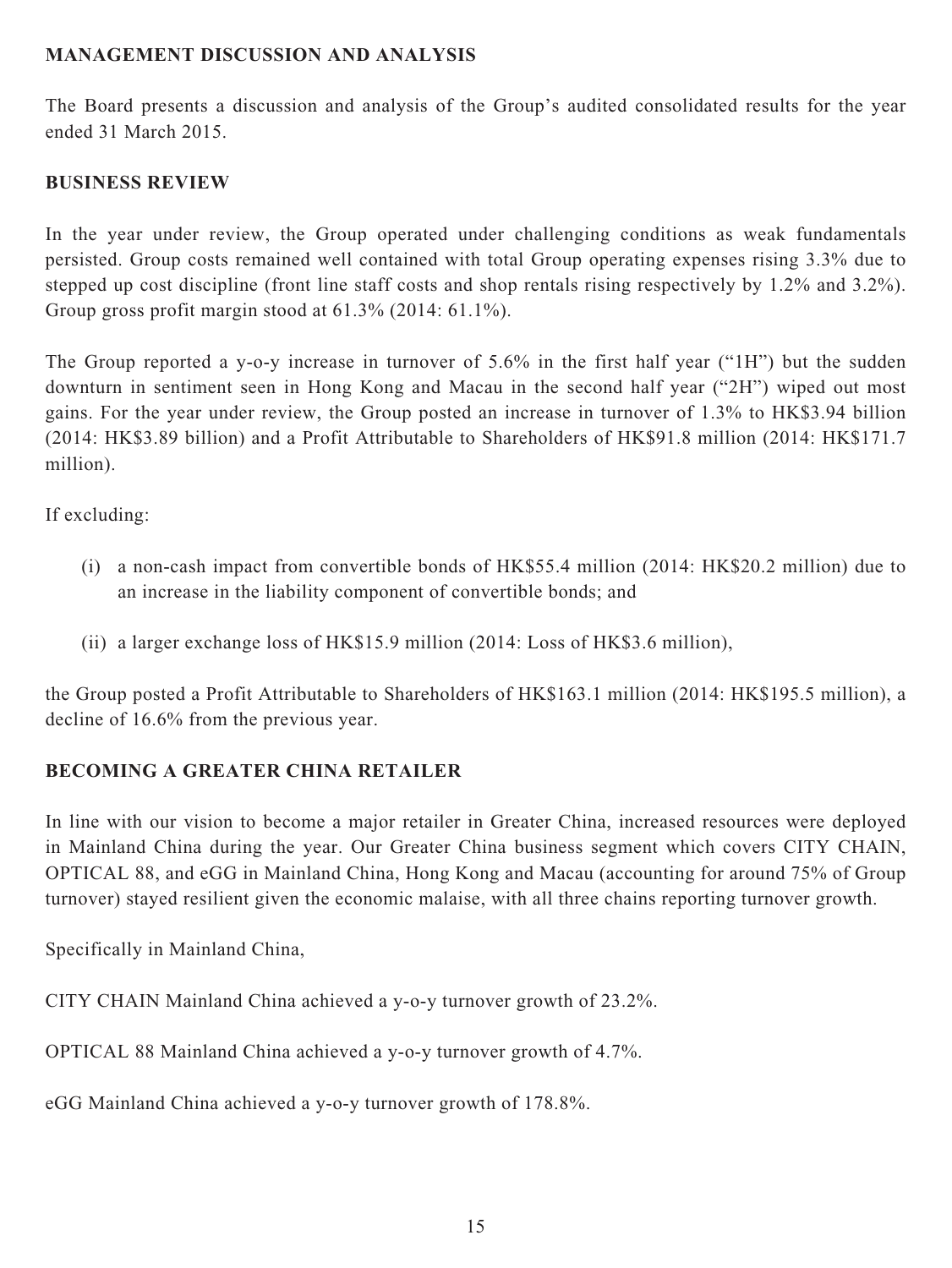## **FINAL DIVIDEND**

Facing uncertainty in Hong Kong, the Board of directors are of the view that a cautious approach should continue to be adopted and as such recommend the payment of a final dividend of HK\$0.01 (2014: HK\$0.037) which together with the interim dividend payment represents a payout of 34.2% for the fiscal year (2014: 44.5%).

# *CITY CHAIN GROUP*

City Chain Group turnover up 1.5%

City Chain Group EBIT down 12.1% to HK\$189.4 million

City Chain Group Gross Profit Margin 60.1%

For the period under review, the City Chain Group, a fashion lifestyle watch chain with online (http://citychain.tmall.com/ and [http://titus.tmall.com/\)](http://titus.tmall.com/) and offline business operations recorded a rise in turnover of 1.5% to HK\$2,212.5 million (2014: HK\$2,180.2 million) and a fall in EBIT of 12.1% to HK\$189.4 million. As at 31 March 2015, the City Chain Group operates 388 stores (2014: 392 stores). Breakdown by geographical region is shown below:

|                   | 2015 | 2014 | Change |
|-------------------|------|------|--------|
| Hong Kong & Macau | 106  | 110  | $-4$   |
| Mainland China    | 104  | 96   | $+8$   |
| Southeast Asia    | 178  | 186  | $-8$   |
| Total             | 388  | 392  | $-4$   |
|                   |      |      |        |

## *CITY CHAIN – Hong Kong and Macau*

In the 1H, our operations in Hong Kong and Macau outperformed the general retail market recording a y-o-y turnover growth of 6.4%. However, the sudden downturn in sentiment in the 2H led to turnover falling by 0.6% to HK\$1,467.4 million for the full fiscal year (2014: HK\$1,477 million). Gross margin came under pressure in the 2H, falling 1.3% to 61.7% and, consequently, EBIT declined by 12.6% to HK\$244.3 million (2014: HK\$279.5 million). Operating costs rose mildly by 3.2%.

A cautious approach undertaken on store leasing such as, remapping of stores in key tourist areas and resetting key parameters on store rental affordability contributed to a mild rise in store rentals of 1.7% (2014: 16.9%).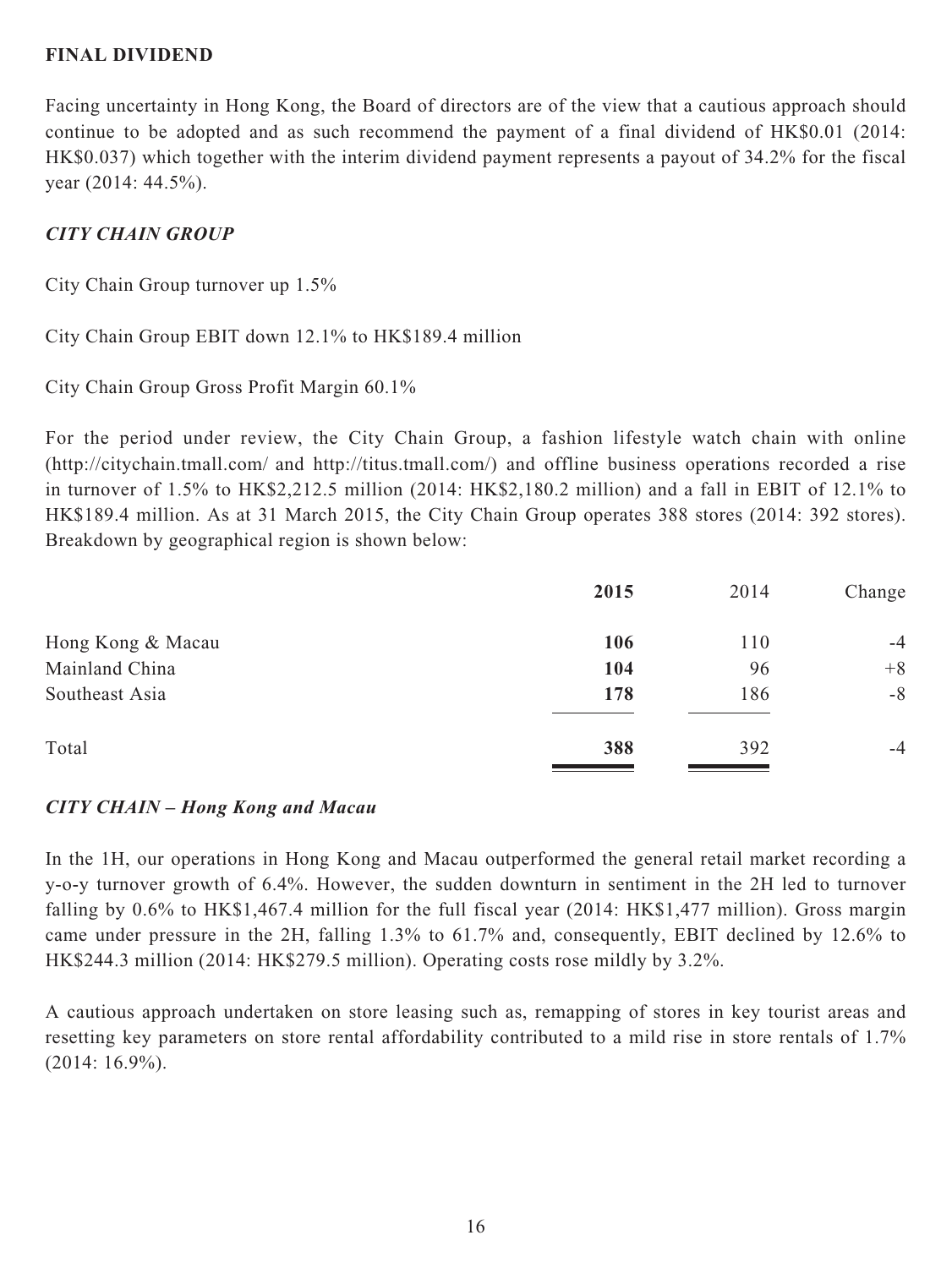With external conditions in Hong Kong and Macau remaining largely unfavourable and, particularly, in Hong Kong less certain, the foremost task is to maintain top line performance and to achieve a better stock turn. Hence immediate measures have been adopted or are in the pipeline to reduce the adverse impact on our business.

# *CITY CHAIN – Mainland China*

Our Mainland operations achieved a strong top line growth of 23.2% to HK\$230.9 million (2014: HK\$187.5 million) with same store growth up by around 12%. A wider loss of HK\$55.1 million was sustained (2014: HK\$46.7 million) due to start-up costs from expansion into second and third tier cities, in Guangdong and Fujian (Southern China); Jiangsu and Zhejiang (Eastern China); Sichuan and Chongqing (Southwestern China). But ongoing operational initiatives implemented since FY12/13 led to a narrowing of store level losses and better store productivity compared to the previous year. Specifically, our Guangdong operations have turned the corner to report store level profits.

With the external operating environment in Hong Kong and Macau remaining bleak and uncertain, plans were implemented in the 2H of the year to fasten the pace of expansion of the retail network in Greater China.

Therefore, in the coming year, accelerating turnover growth will be a key objective. Plans are underway to open new stores in Southern, Eastern and Southwestern China and to focus more resources on growing our online business. To support this, advertising savings from CITY CHAIN Hong Kong will be redeployed to this business segment to increase advertising spending, and reallocated to digital and social media.

# *CITY CHAIN – South East Asia*

The performance of our CITY CHAIN business in SEA was mixed, with Singapore and Malaysia posting much improved results but Thailand lagging. For the fiscal year, turnover remained flat despite a 7.2% decline in number of shop months. For Singapore and Malaysia, the positive effects from restructuring efforts are beginning to be seen. An EBIT of HK\$0.3 million was reported (2014: loss of HK\$17.4 million) and on an exchange neutral basis, EBIT would have improved substantially to HK\$10.9 million (2014: loss of HK\$13.0 million). Gross profit improved for all three regions in the 2H of the year. Operating costs and shop rentals respectively fell 6.4% and 8% compared to last year, whilst gross margin was stable at 55%.

CITY CHAIN Malaysia recorded a y-o-y 156% improvement in EBIT to around HK\$20 million and a turnover increase of 11.7%.

CITY CHAIN Singapore reported a significant narrowing of losses to HK\$11.2 million this year against HK\$25.7 million the previous year as an accelerated improvement in the 2H resulted in an EBIT of HK\$1.3 million against a loss of HK\$12.5 million in the 1H.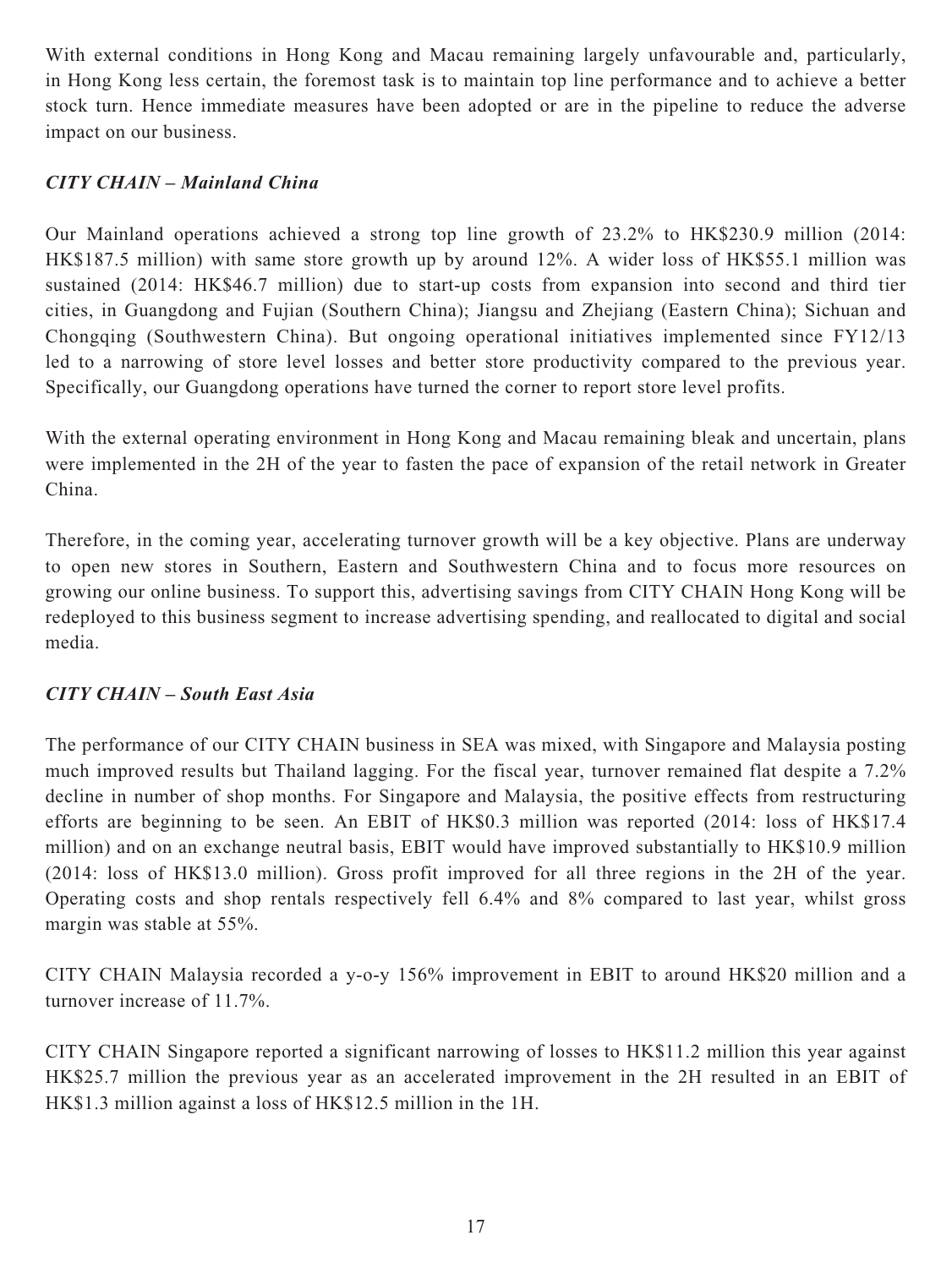CITY CHAIN Thailand reported a loss of HK\$8.4 million as fragile sentiment continued to weigh down performance. In the 2H, we turned to focus on restructuring these operations. While operating costs have fallen 4%, intense competition shaved gross margin. Non-performing stores will be closed. Similar policies adopted in Singapore and Malaysia to enhance operational efficiencies are being implemented. Improvements are expected to be seen.



# *OPTICAL 88 GROUP*

Optical 88 Group turnover up 1.0%

Optical 88 Group EBIT up 12.8% to HK\$61.2 million

Optical 88 Group Gross Profit Margin 62.5%

For the period under review, the Optical 88 Group, which operates stores in Hong Kong, Macau, Mainland China, Singapore, Thailand and Malaysia saw turnover rise marginally by 1.0% to HK\$1,218.1 million (2014: HK\$1,206.1 million) and an increase in EBIT of 12.8% to HK\$61.2 million (2014: HK\$54.3 million) due to improved performances reported by our Hong Kong and Mainland China operations.

As at 31 March 2015, the Optical 88 Group has 227 stores (2014: 234 stores). Breakdown by geographical region is shown below:

|                   | 2015 | 2014 | Change |
|-------------------|------|------|--------|
| Hong Kong & Macau | 97   | 95   | $+2$   |
| Mainland China    | 42   | 48   | $-6$   |
| Southeast Asia    | 88   | 91   | $-3$   |
| Total             | 227  | 234  | $-7$   |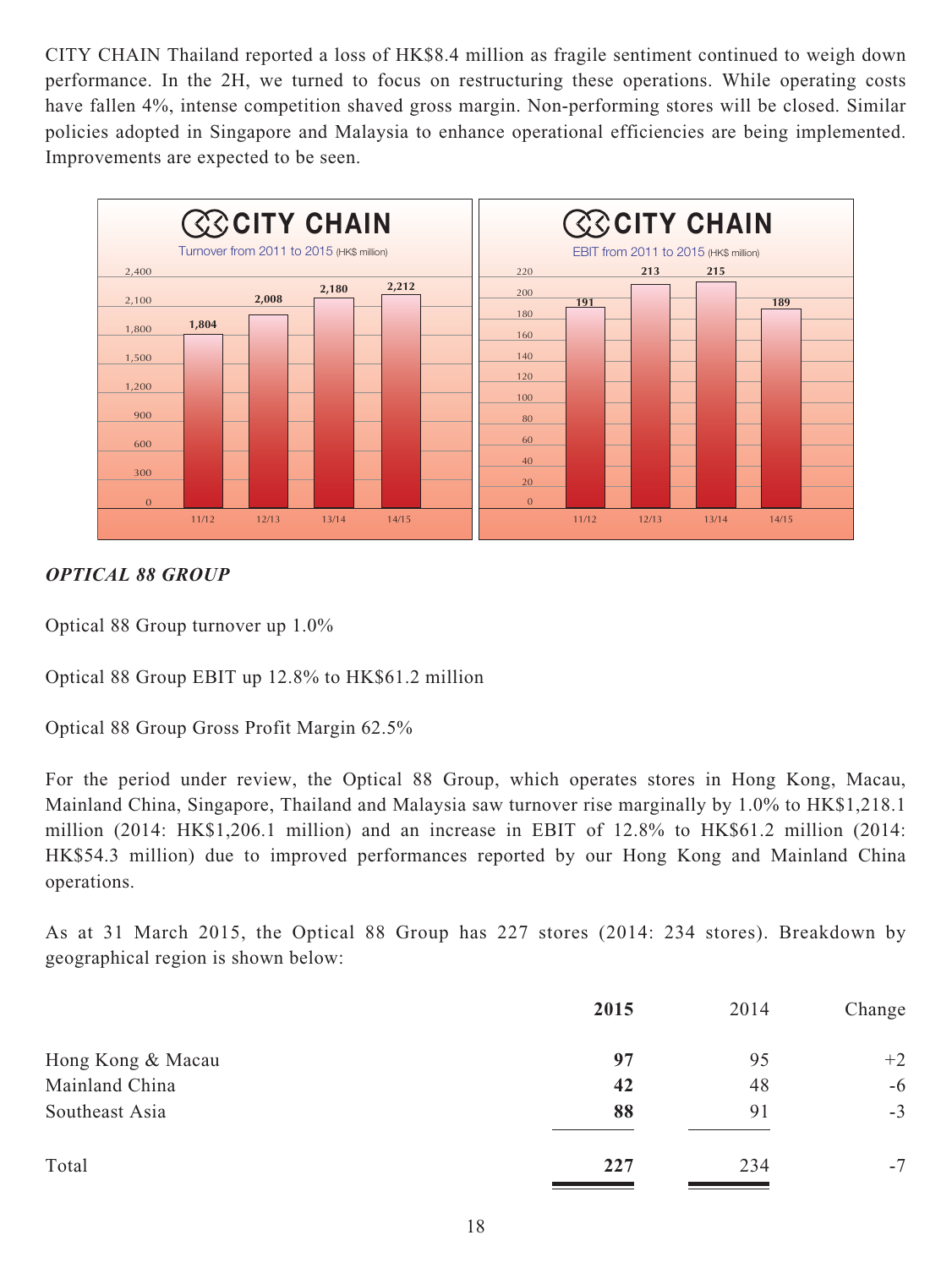# *OPTICAL 88 – Hong Kong and Macau*

The very soft economy in Macau together with the accelerated slowdown in Hong Kong in the 2H (erasing a y-o-y 9.4% increase in turnover and a y-o-y 30% increase in EBIT in the 1H) led to Optical 88 Hong Kong and Macau reporting a 3.9% increase in turnover to HK\$835.6 million (2014: HK\$804.5 million). Hence, for the full fiscal year, EBIT improvement was comparatively less robust increasing by 19.5% to HK\$95.4 million (2014: HK\$79.8 million). Gross margin improved slightly to 64.2%, operational costs edged up by 1.6% and shop rentals increased by 5.2%.

Though less affected by the decline in Mainland tourist spending, a cautious approach has nonetheless been adopted to review our store portfolio in key tourist locations.

With a strong emphasis on delivering high quality professional services and products, the Optical 88 Group continues to distinguish by focusing on high value added products such as progressive and functional lenses to cater for ageing demography and children.

# *OPTICAL 88 – Mainland China*

Our OPTICAL 88 operations in Mainland China achieved a moderate rise in turnover of 4.7% given a reduced number of shop months. Compared to the previous year, losses narrowed by 10% to HK\$27.5 million (2014: HK\$30.7 million).

In line with our Greater China strategy, resources have been strengthened to accelerate shop opening in Southern and Southwestern China as we have relocated out from expensive cities, like Shanghai. In addition, as we increasingly cater for the ageing demography and children, sales in progressive and functional lenses have improved whilst myopia control lenses have also been introduced.

# *OPTICAL 88 – South East Asia*

Our SE Asian OPTICAL 88 operations sustained a loss of HK\$6.7 million (2014: EBIT of HK\$5.1 million) and on an exchange neutral basis, the loss was reduced to HK\$1.4 million. Operating costs declined 2.2%, with shop rentals falling 3.8%.

In the 2H of the year, a Hong Kong team was parachuted in to strengthen operational management and to improve operational efficiencies in all three regions. Initiatives were introduced to increase store productivity, improve gross margin and tighten procurement control. We will continue to see progressive improvements as a result of the above measures in the next year.

Our Singapore operations reported improved sales per shop month as we focused on strengthening our customer base; and the loss incurred in the 2H of the year has narrowed.

Our Malaysian operations reported an EBIT of around HK\$1.8 million. However, if excluding an exchange loss of HK\$3 million, our Malaysian operations returned an EBIT of HK\$4.8 million (2014: HK\$5.4 million) whilst a higher gross margin was seen in the 2H of the year. In the medium term, we will be opening new stores to increase market coverage and to grow business scale.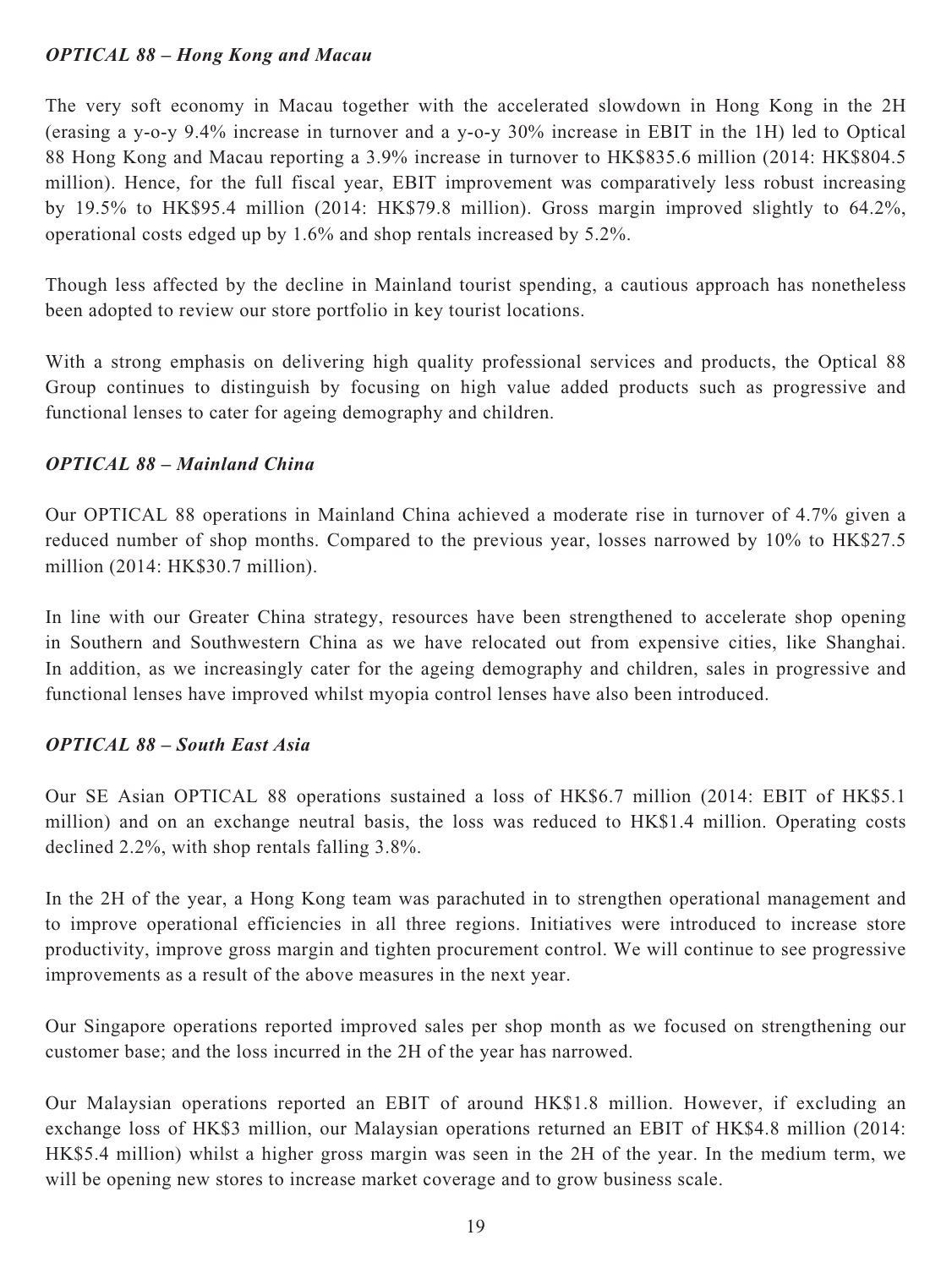Our Thai operations recorded a drop in EBIT to HK\$8.6 million (2014: HK\$13.8 million). Given the poor economy and the unstable political situation, a cautious approach will be adopted towards shop leasing.



*eGG – Hong Kong and Mainland China*

eGG Optical Boutique, a fast fashion optical retailer, achieved a strong performance on the back of soft sentiment successfully capturing consumer preference for trendy and fancy optical eye wear.

For the period under review, eGG Hong Kong with 15 stores as of 31 March 2015 (2014: 10 stores) continued to outperform the general retail market with turnover increasing 52.4% to HK\$71.4 million. The increase was driven by the opening of new stores and same store growth which was around 40%. As such, eGG Hong Kong came very close to break even, incurring a small loss of HK\$0.7 million (2014: loss of HK\$7.3 million).

Driven largely by new store openings, our eGG operations on the Mainland saw turnover rise by 178% to HK\$42 million (2014: HK\$15.1 million). Same store growth was 27%. Despite the continual rollout of new stores, losses narrowed slightly to HK\$15.3 million (2014: loss of HK\$16 million) but store level profit was achieved by our operations in April and May 2015.

As of 31 March 2015, there were 24 eGG stores (2014: 17 stores) located in Hangzhou, Suzhou, Wuxi (Eastern China); Chongqing, Sichuan (Southwestern China); and Beijing, Tianjin, Shenyang, Dalian (Northern China).

From the positive performance seen this year, expansion plans will be accelerated and in the next year, more than 30 stores will be opened.

We expect to see a good performance from eGG Hong Kong and eGG Mainland China in the coming fiscal year, as encouraging momentum has been carried through into the first quarter of FY15/16.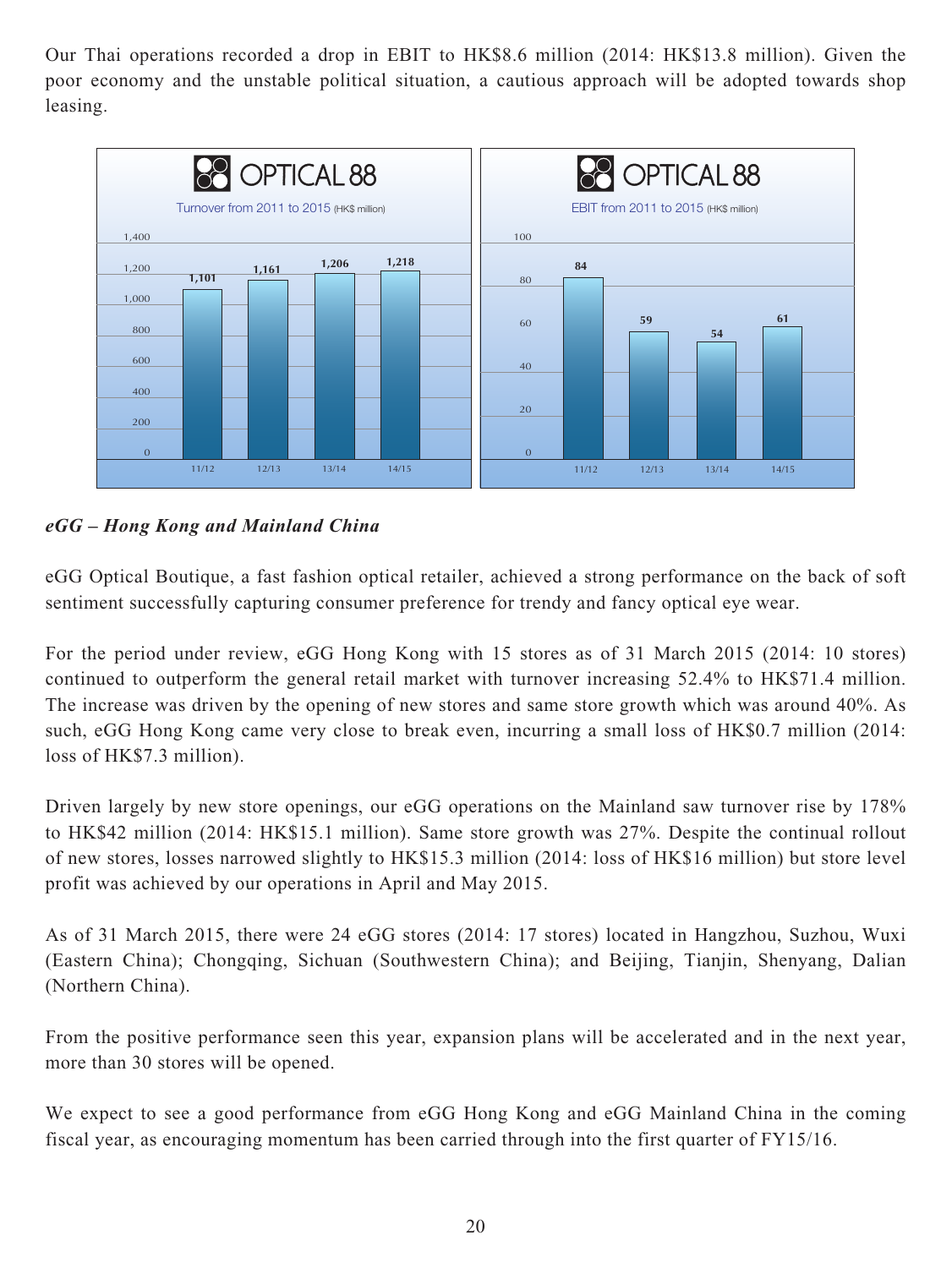Further to tap into new markets, our eGG concept will be introduced in Singapore, Malaysia and Thailand in the next year.



*SUPPLY CHAIN MANAGEMENT AND WHOLESALE TRADING*

This business segment covers the Group's watch Supply Chain Management Unit and its Wholesale Business Unit. Our Supply Chain Management Unit is responsible for design, procurement and other ancillary services for the Group's watch house brands. The Wholesale Business Unit engages in watch and optical wholesale trading, for SEIKO and ALBA watches and clocks (as sole distributor for Hong Kong, Singapore and Malaysia) and Suunto watches (exclusive distributor for Hong Kong).

During the fiscal year, turnover fell by 10.5% to HK\$396.9 million (2014: HK\$ 443.3 million) due to a drop in order placements as retailers generally adopted a cautious approach because of the soft underlying environment. EBIT decreased by 9.5% to HK\$85.1 million (2014: HK\$94.0 million), partly due to a provision for stocks of HK\$15.2 million made for Swiss made watch movements in view of a slowdown in demand for Swiss made watches (2014: write back income of HK\$3.5 million).

With the acquisition of Catena S.A., the Group has added Swiss made watch movement and watch assembly production facilities to its existing supply chain capabilities. We intend to make this facility our Swiss production base for our Swiss house brands Cyma, Titus, Pronto and Catena.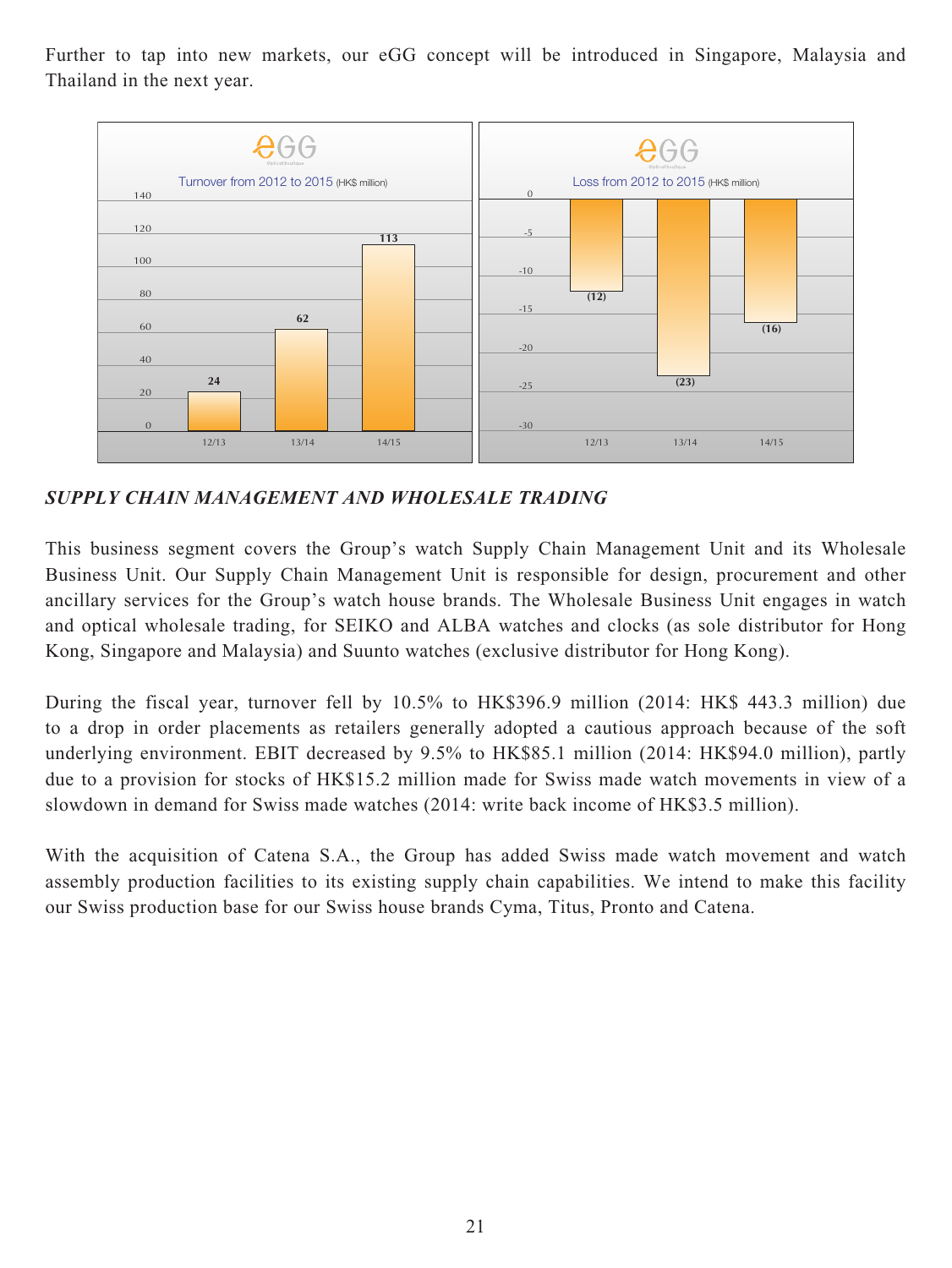# *SHORT TERM OUTLOOK*

Faced with uncertainty surrounding Hong Kong and the prolonged and widespread slowdown in Mainland China, the Group's immediate priority in the next year is to drive top line growth in Mainland China and maintain a healthy inventory level.

Through various initiatives implemented in the 2H of the year, such as tightened stock replenishment and marketing campaigns to accelerate stock turn, Group inventory levels in the 2H of the year fell by 7%; further decreasing 1.5% in May 2015 against March 2015. The situation will be closely monitored to ensure that initiatives in place set an appropriate balance between increasing stock turn and maintaining a stable gross margin.

# *THE FUTURE*

Despite the recent slowdown in retail market of Mainland China, the Group has every confidence that China would gradually become one of the most important retail markets in the world.

With the quickened pace of transformation, Mainland China will be the Group's new growth engine in terms of revenue and profit in the mid-long term. Currently, Mainland China accounts for 10% of Group turnover but this is expected to increase to around 15% in the next fiscal year. In the coming year, we are targeting to open more than 80 stores across China. Social media and digital marketing platforms will be used to increase market penetration and to boost e-commerce turnover.

# **FINANCE**

The Group's gearing ratio as at 31 March 2015 was 38% (2014: 28%). Group gearing ratio was calculated based on the Group's net debt of HK\$553 million (2014: HK\$408 million) and shareholders' funds of HK\$1,446 million (2014: HK\$1,458 million). The Group's net debt was calculated based on the Group's borrowings of HK\$632 million (2014: HK\$535 million) and convertible bonds of HK\$381 million (2014: HK\$331 million) less the Group's bank balances and cash of HK\$460 million (2014: HK\$458 million).

The increase in Group gearing was due to an increase in Group inventory following the sudden slowdown of the business in the 2H of the year and the increase in the liability component of the convertible bonds.

The Group's policy is to uphold a sound balance sheet and liquidity for future business development. Capital expenditures have been reduced to HK\$95.8 million from HK\$121.5 million in 2013/14, representing a decrease of 21.2%. The Group will continue to be prudent in treasury and inventory management in 2015/16 to reduce inventory so as to improve operational cash inflow and the Group's balance sheet.

Of the Group's borrowings at balance sheet date, HK\$580 million (2014: HK\$464 million) were repayable within 12 months.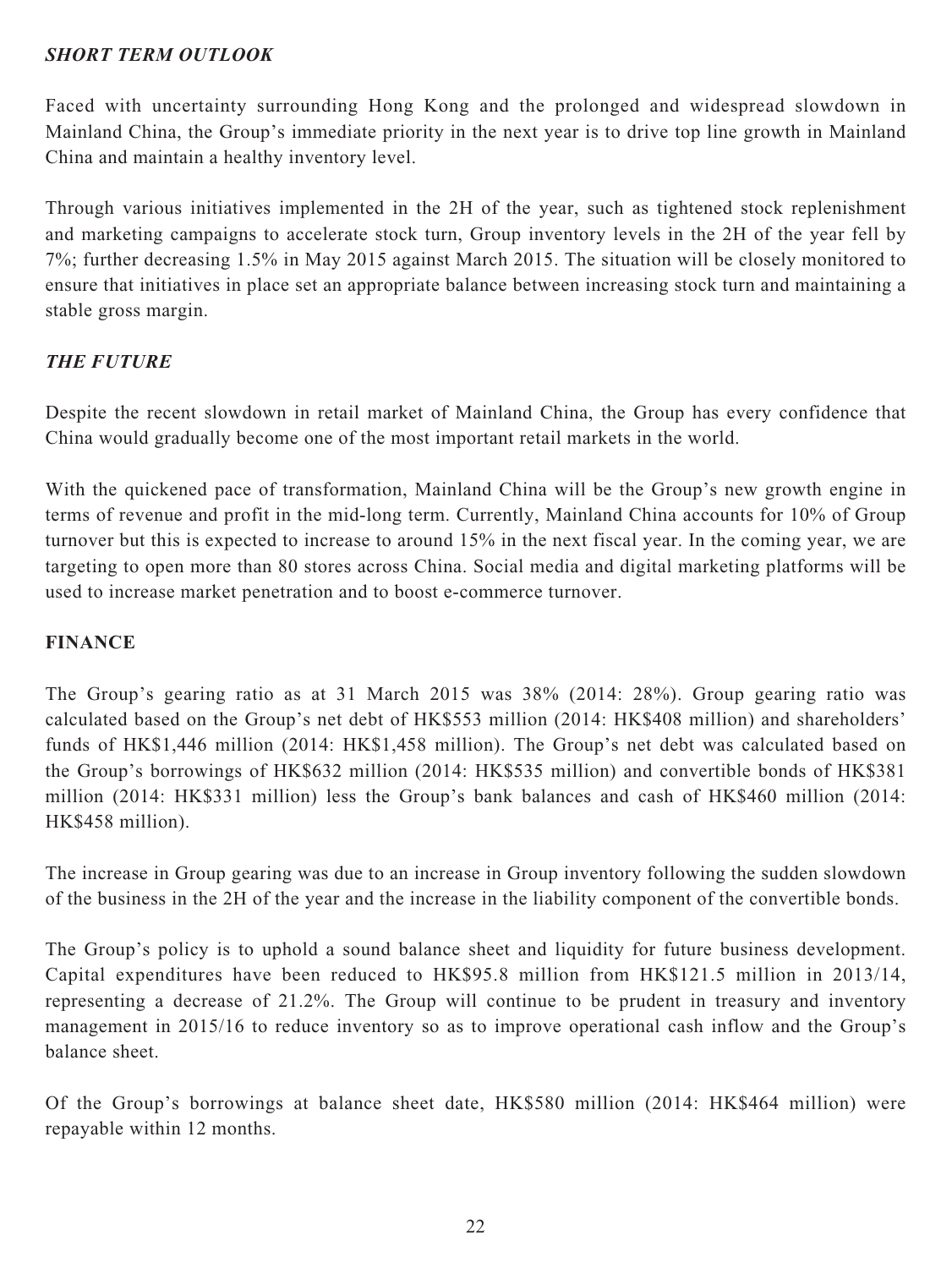Of the Group's borrowings, 3% (2014: 5%) were denominated in foreign currencies. The Group's bank borrowings denominated in Hong Kong Dollars were on a floating rate basis at either bank prime lending rates or short term inter-bank offer rates.

The Group does not engage in speculative derivative trading.

As at 31 March 2015, the Group does not have any significant contingent liabilities.

# **CAPITAL STRUCTURE OF THE GROUP**

There was no change in the capital structure of the Group during the year.

# **CHANGES IN THE COMPOSITION OF THE GROUP**

There was no change in the composition of the Group during the year.

# **NUMBER AND REMUNERATION OF EMPLOYEES, REMUNERATION POLICIES, BONUS AND TRAINING SCHEMES**

The Group's remuneration policies are reviewed on a regular basis and remuneration packages are in line with market practices in the relevant countries where the Group operates. As of 31 March 2015, the Group had 3,876 (2014: 3,812) employees. The Group offers KPI related bonuses to eligible employees based on the performance of the Group and the individual employee. The Group also provides related training programmes to improve the quality, competence and skills of its employees.

# **DETAILS OF THE CHARGES ON GROUP ASSETS**

At 31 March 2015, certain of the Group's property, plant and equipment amounting to HK\$294 million (2014: HK\$307 million) and no prepayment of lease premium (2014: HK\$6 million) were pledged to secure banking facilities granted to the Group.

# **CLOSURE OF REGISTER OF MEMBERS**

To determine entitlement to attend and vote at the forthcoming Annual General Meeting on 17 August 2015 (Monday), the Register of Members of the Company will be closed from 13 August 2015 (Thursday) to 17 August 2015 (Monday) both days inclusive ("First Book Close"), during which period no transfer of shares will be effected.

To qualify for the entitlement to the proposed final dividend for the year ended 31 March 2015, the Register of Members of the Company will be closed from 24 August 2015 (Monday) to 26 August 2015 (Wednesday) both days inclusive ("Second Book Close"), during which period no transfer of shares will be effected.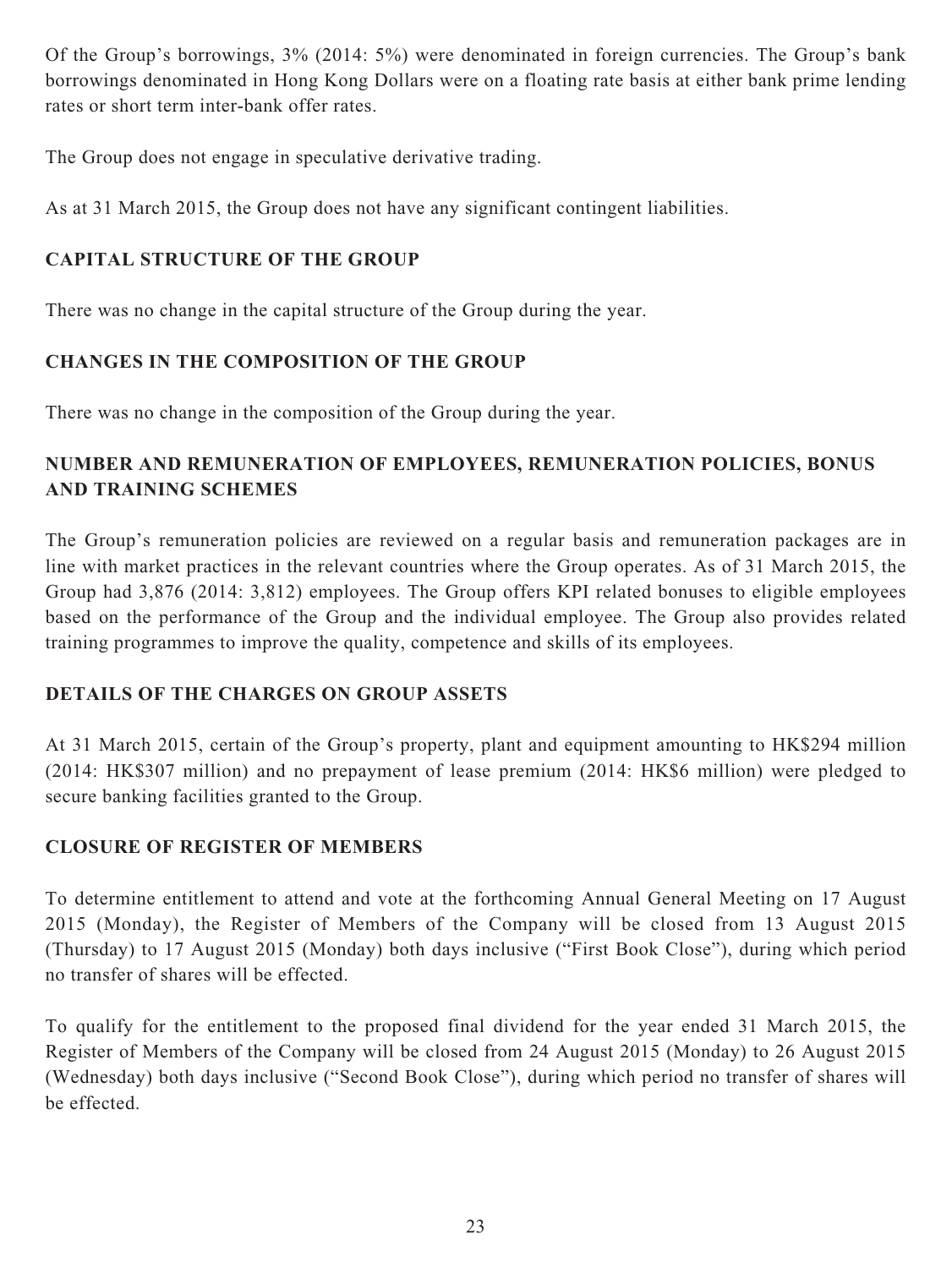All transfers accompanied by the relevant share certificates must be lodged with the Company's Hong Kong Share registrar, Computershare Hong Kong Investor Services Limited, Rooms 1712-1716, 17th Floor, Hopewell Centre, 183 Queen's Road East, Hong Kong for registration no later than 4:30 p.m. on 12 August 2015 (Wednesday) for the First Book Close and on 21 August 2015 (Friday) for the Second Book Close. The final dividend will be payable on 10 September 2015 (Thursday).

# **PURCHASE, SALE OR REDEMPTION OF LISTED SECURITIES**

The Company has not redeemed any of its shares during the period. Neither the Company nor any of its subsidiaries has purchased or sold any of the Company's shares during the year.

# **CORPORATE GOVERNANCE**

During the year ended 31 March 2015, the Company has complied with the code provisions of the Code on Corporate Governance Practices (the "Code Provisions") as set out in Appendix 14 of the Rules Governing the Listing of Securities on The Stock Exchange of Hong Kong Limited ("Listing Rules"), except for the following deviations:

# **Code Provision A.2.1**

Under Code Provision A.2.1, the roles of Chairman and chief executive officer ("CEO") should be separate and should not be performed by the same individual. Under the current organisation structure of the Group, Mr. Joseph C.C. Wong is both Chairman and CEO. The Company believes that vesting the roles of both Chairman and CEO in Mr. Joseph C.C. Wong has the benefit of ensuring consistent leadership within the Group thus enabling more effective and efficient strategic planning for the Group. The Board also believes that the balance of power and authority will not be compromised since the existing directors comprise of experienced and competent individuals, with two-thirds of the Board made up of non-executive and independent non-executive directors.

# **Code Provision A.4.2**

Under Code Provision A.4.2, every director, including those appointed for a specific term, should be subject to retirement by rotation at least once every three years. Not all directors of the Company retire strictly under Code Provision A.4.2 but in accordance with the Company's Bye-Laws. Bye-Law 110(A) stipulates that one-third of the directors of the Company who have been longest serving in office since their last election, except the Chairman or CEO, shall retire from office by rotation at each annual general meeting.

## **Code Provision B.1.3**

This Code Provision deals with the terms of reference of a remuneration committee. The Company has adopted the terms of reference under Code Provision B.1.3 except that the terms of reference do not include reviewing and determining the remuneration packages of senior management. The Company believes that the remuneration packages of senior management should be the responsibility of the executive directors as they are in a better position to appraise the performance of senior management.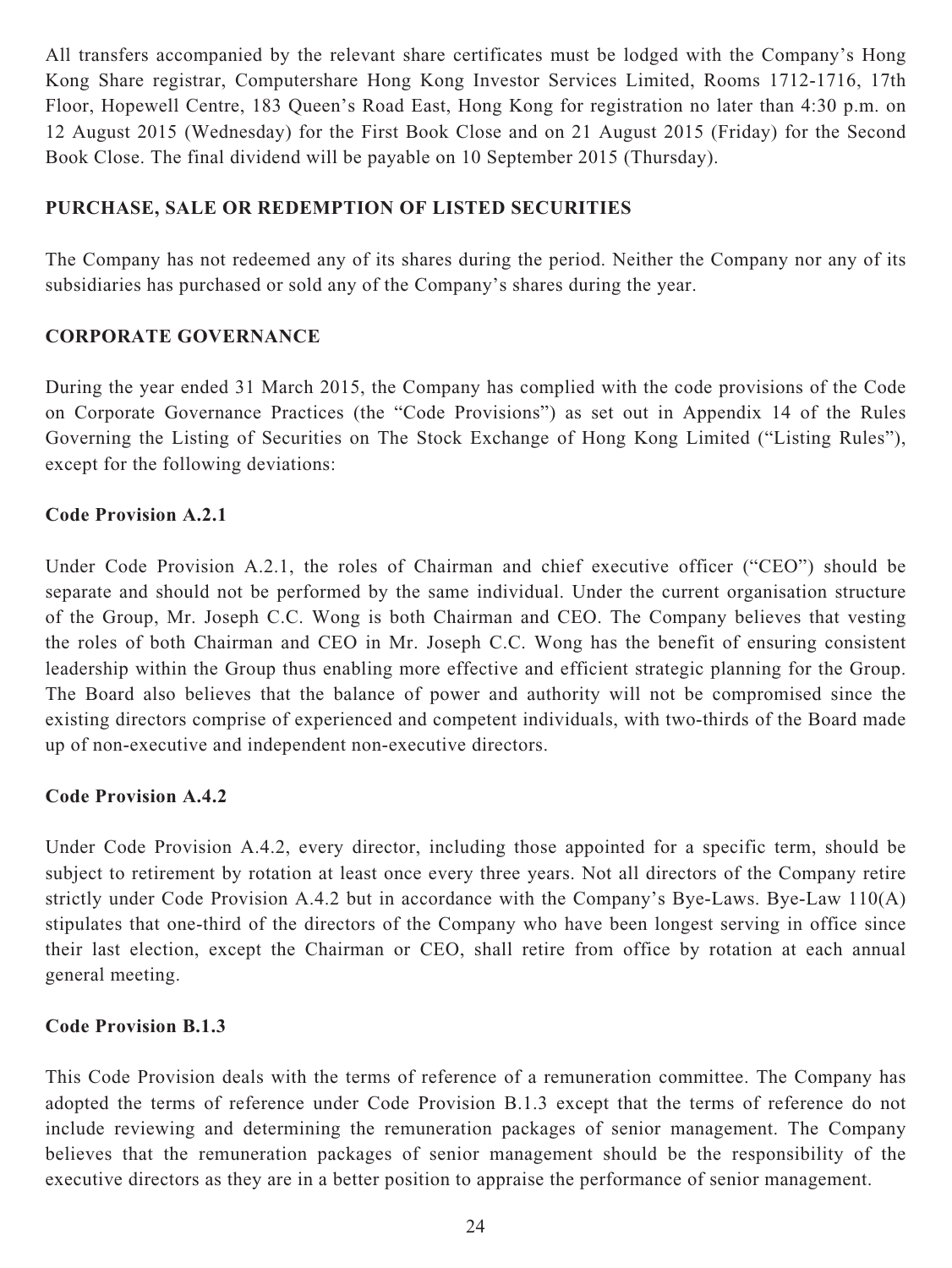## **Strategy Committee**

The Strategy Committee comprises of three executive directors; Mr. Joseph C.C. Wong (Chairman of the Strategy Committee, Group Chairman and CEO), Mr. Vincent Lau Tak Bui (Group Chief Operating Officer) ("COO") and Mr. Wallace Kwan Chi Kin (Group Chief Financial Officer) and two nonexecutive directors, Ms. Mary Ma Xuezheng and Mr. Alex Wong Yu Tsang. Between April 2014 and June 2015, 9 meetings were held where matters like the Group's businesses, annual budgets; and other strategic matters were discussed.

# **Audit Committee**

The Audit Committee comprises of three independent non-executive directors; Mr. Nelson Wu Chun Sang (Chairman of the Audit Committee), Professor Lawrence Wu Chi Man and Dr. Agnes Kwong Yi Hang and two non-executive directors, namely, Ms. Mary Ma Xuezheng and Mr. Alex Wong Yu Tsang. The principal responsibilities of the Audit Committee include the review and supervision of the Group's financial reporting process and internal controls. The Committee held meetings on 9 April 2014, 23 June 2014, 24 November 2014, 20 March 2015 and 23 June 2015 to discuss matters, including, the Group's audit service plan, the review of accounting principles and practices adopted by the Group and other financial reporting matters; to ensure the completeness, accuracy and fairness of the financial statements of the Company; to discuss the effectiveness of the systems of internal control throughout the Group including the adequacy of resources, qualifications and experience of staff of the Company's accounting and financial reporting function and their training programmes and budget; to review all significant business affairs managed by the executive directors in particular on continuing connected transactions and to review the Group's results for the years ended 31 March 2014 and 2015 and interim results for 2014/2015 before they were presented to the Board for approval.

## **Remuneration Committee**

The Remuneration Committee comprises of Professor Lawrence Wu Chi Man (Chairman of the Remuneration Committee), Mr. Nelson Wu Chun Sang, Dr. Agnes Kwong Yi Hang (all independent non-executive directors), Ms. Mary Ma Xuezheng (non-executive director) and Mr. Joseph C.C. Wong (Group Chairman and CEO). A meeting was held on 23 June 2014 to conduct annual salary reviews of the basic salaries of its executive directors and the determination of the annual bonus scheme for FY14/15 for its executive directors. Up to the date of this announcement, no other meeting has been held to conduct annual salary reviews of the basic salaries of its executive directors and the determination of the annual bonus scheme for the FY15/16.

# **Nomination Committee**

The Nomination Committee comprises of Mr. Joseph C.C. Wong (Chairman of the Nomination Committee, Group Chairman and CEO), three independent non-executive directors; Professor Lawrence Wu Chi Man, Mr. Nelson Wu Chun Sang, Dr. Agnes Kwong Yi Hang and non-executive director Mr. Alex Wong Yu Tsang. The Committee held one meeting on 23 June 2015 to consider the independence of Dr. Agnes Kwong Yi Hang, who would have served 9 years by the forthcoming Annual General Meeting.